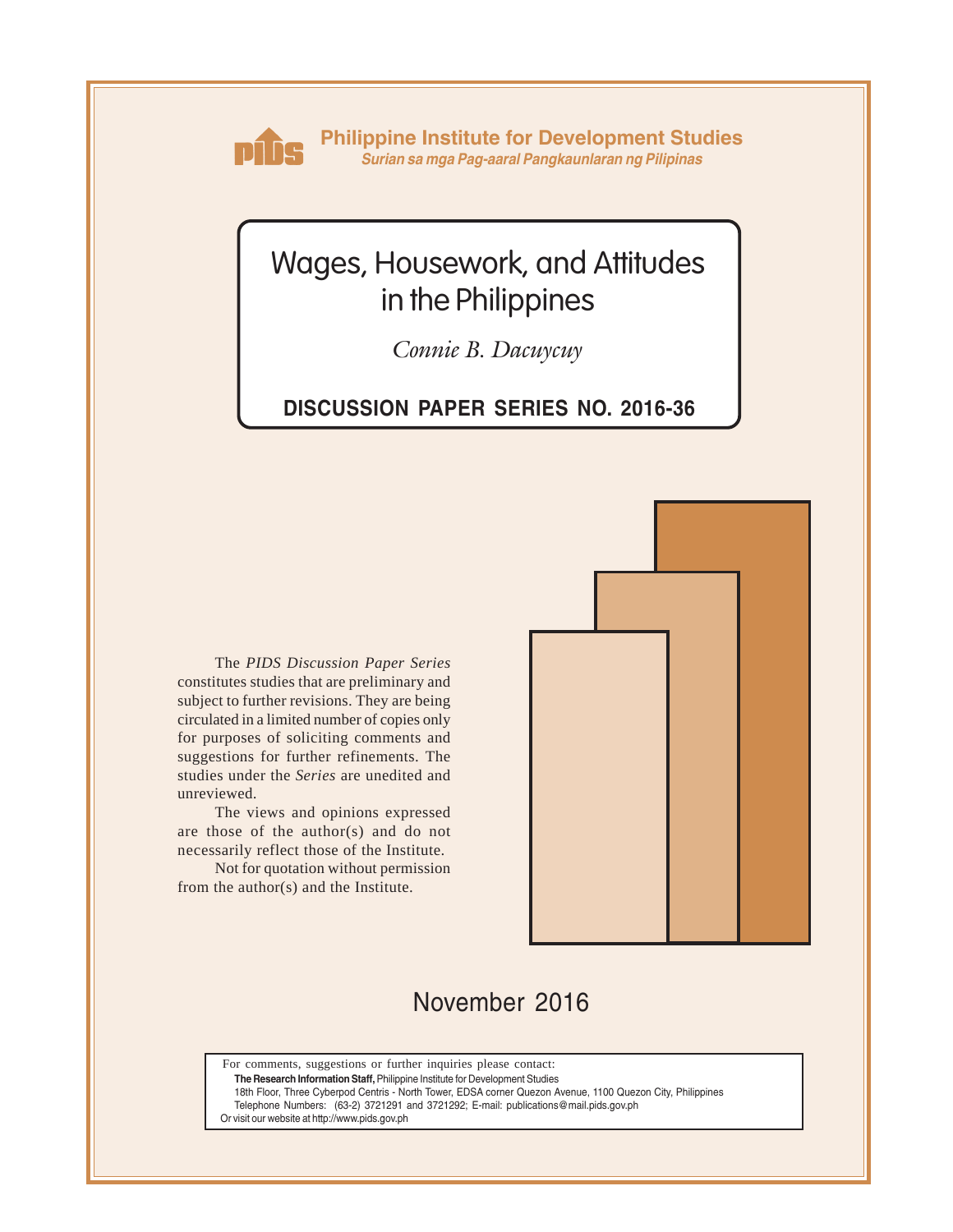Wages, housework and attitudes in the Philippines A version of this paper is forthcoming in the *Journal of Asian and African Studies*

> Connie Bayudan-Dacuycuy Philippine Institute for Development Studies 18th Floor Three Cyberpod Centris North Tower EDSA corner Quezon Avenue Quezon City, Philippines Telefax: (632) 8774098

Economics Department Ateneo de Manila University Loyola Heights, Katipunan Avenue Quezon City, Philippines Telefax: (632) 4265661 Email: [cdacuycuy@mail.pids.gov.ph](mailto:cdacuycuy@mail.pids.gov.ph) or [cgbayudan@gmail.com](mailto:cgbayudan@gmail.com)

Lawrence B. Dacuycuy Economics Department De La Salle University Taft, Manila, Philippines Telephone: (632) 3030867 Email: [lawrence.dacuycuy@dlsu.edu.ph](mailto:lawrence.dacuycuy@dlsu.edu.ph) or [lbdacuycuy@gmail.com](mailto:lbdacuycuy@gmail.com)

This paper is one of the few studies that systematically analyze housework in the Philippines. It seeks to understand how wage and attitudes to work and family life affect the time devoted to housework. Based on different specifications and estimators, our findings indicate that the respondent's own wage is not a significant predictor of his or her housework hours but it is a significant predictor of the spouse's time devoted to non-market production. We find that the husband's housework hours are positively affected by the female respondent's wage while the wife's housework hours are negatively affected by the male respondent's wage. We turn to the Philippine context to explain these results and find the combination of egalitarian society and gender inequality in the labor market as plausible explanations. Results also show that both wage and attitudes have direct effects on the wife's housework time but that some of the effects of wage are mediated by the respondent's attitudes towards gender roles.

Keywords: Housework, Wage, Specialization, Instrumental Variable Technique, Philippines

JEL code: D13, J22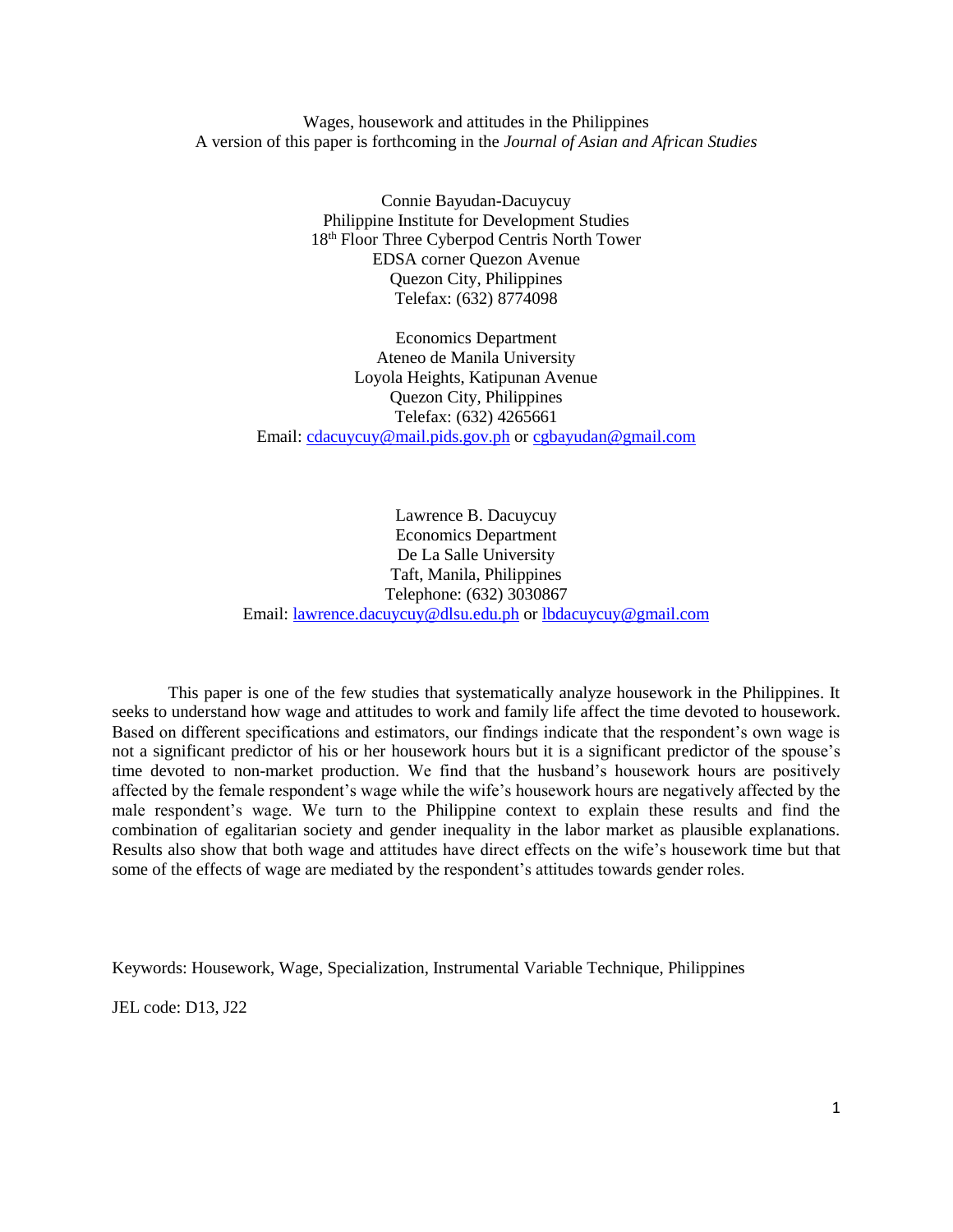#### I. Introduction

Time use studies indicate that people allocate significant amount of time to housework. This raises several important issues based on economic and sociological perspectives. First, despite the increasing trend in women's labor force participation, some evidence show that women still perform a significant chunk of housework even when they earn more than their spouses (Hersch and Stratton, 1994). This issue is aptly referred to as 'second shift' or overburden in sociology research and 'time poverty' in researches that attempt to render poverty more multidimensional. Second, housework and other services performed for household's own consumption are not included in the System of National Accounts computation. In most settings, long-standing roles ascribed to gender greatly contribute to how society value specialization (Cagatay, 1998). Age-old norms and traditions ascribe roles to men and women: women nurture and their comparative advantage is in domestic work and child care while men provide and their place is in the labor market. Women's contribution to society is therefore undervalued, if not invisible, and in some settings where relative resources affect household bargaining outcomes, a correct valuation of home-based production might shape more favorable environments for women.

Our research on housework is relevant in several ways. *First*, while the research topic is substantially researched on, there is still no study that systematically analyzes the determinants of housework hours in the Philippine context. *Second*, the bulk of the research on housework is cast within the framework of human capital accumulation. As such, most studies only deal with how housework influences wages. However, inspired by the work of Akerlof and Kranton's (2000) on identity economics, recent literature has emphasized the importance of attitudes in various labor market outcomes. In this literature, the division of household labor is shaped by age old norms/traditions. This is in contrast with Becker's theory, which establishes that specialization is associated with comparative advantages shaped by economic returns.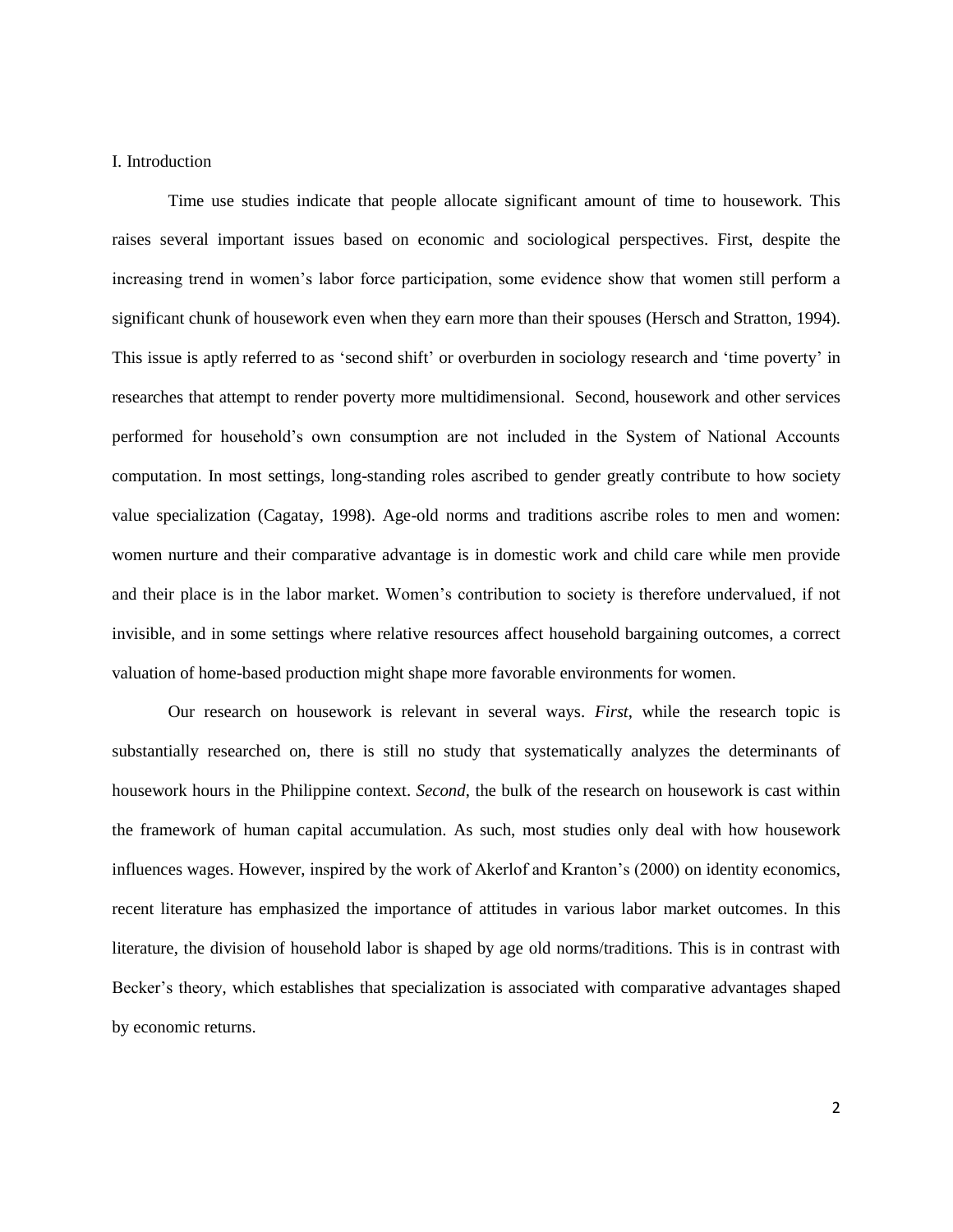Our research aims to put these two important strands together to analyze housework in the Philippines. Doing so expands the determinants of housework hours, which makes the analysis of housework richer. We also note the similarities and differences of our research with other studies. Most studies analyze the direct effects of attitudes on the time spent on housework. Although in recent years, attitudes to work, parental responsibilities, and gender roles are used as instruments for time use in labor and non-labor production, our paper follows the former strand but we establish that attitudes towards gender roles at home and at work are mediating channels of wage. Instead of using attitudes as instruments, we follow the wage literature and use the mother's labor market participation history as an instrument for the respondent's wage. The use of mother's labor market participation history as an instrument for wage is inspired by the literature that sought to estimate the effect of maternal employment on the future labor market outcomes of children (see for example, Stafford, 1987; Ruhm, 2002).

We find that the respondent's wage is not a significant predictor of the respondent's housework hours, a result that is consistent with Kalenkoski, Ribar and Stratton (2009) among others. However, we find that the wife's housework hours are negatively affected by the male respondent's wage, a result that is not in line with specialization theory. Results also indicate that the husband's housework hours are positively affected by the respondent's wage. To explain these opposite results, we turn to the Philippine context and find the combination of egalitarian society and gender inequality in the labor market as plausible explanations. Results also indicate that attitudes consistently determine the way respondents and spouses allocate time in domestic production. Both wage and attitudes have direct effects on the wife's housework time but that some of the effects of wage are mediated by the respondent's attitudes towards sharing of household burden and the respondent's belief on the effect of working mothers in family life.

The paper is organized as follows: Section II reviews literature related to the present research. Section III discusses the data source and sample selection. Section IV discusses the empirical issues and strategy and section V discusses the results. Section VI concludes.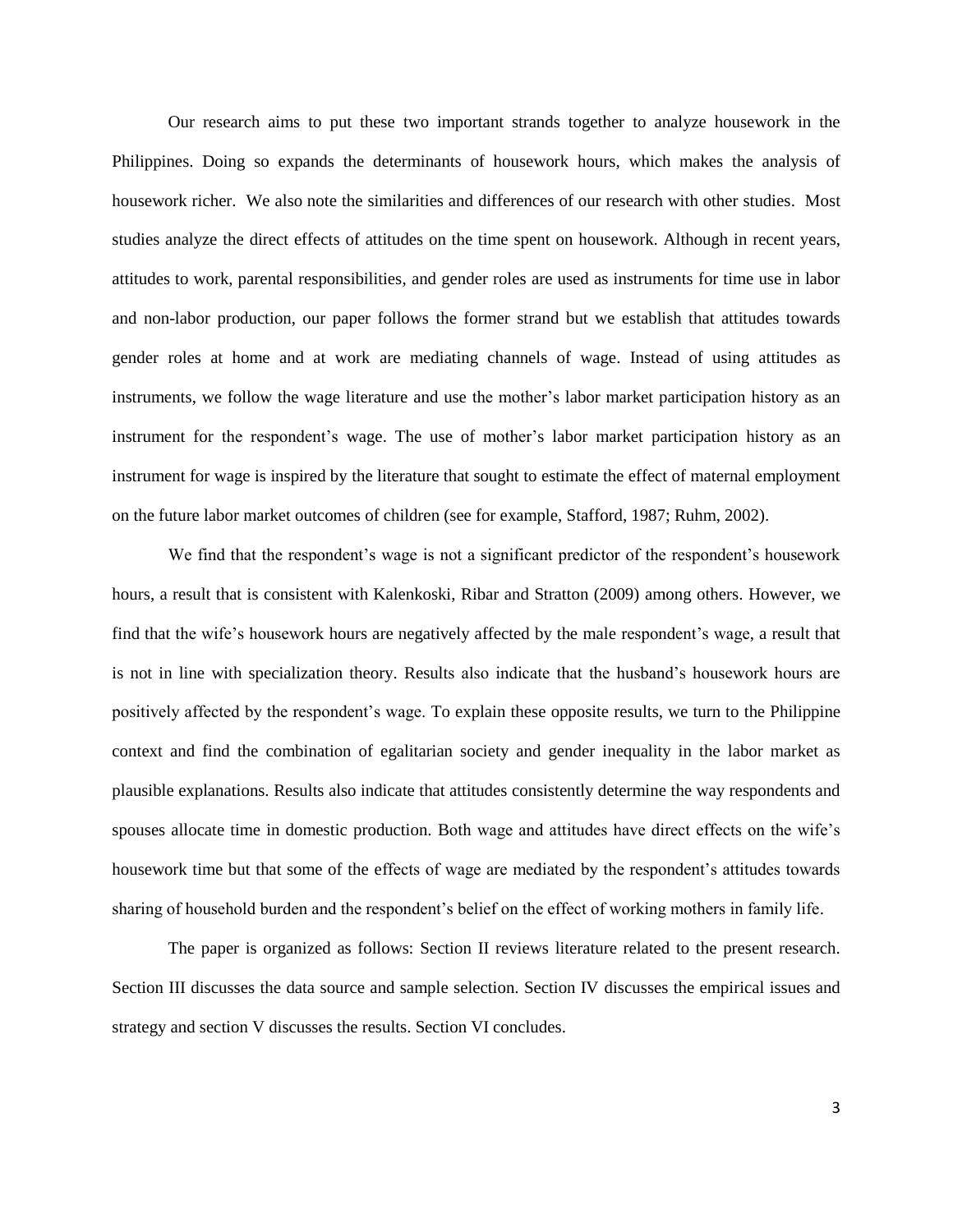#### II. Related Literature

Most of the research that tackle housework and wages uses Becker's theory of the family (1991), which emphasizes the role of specialization in the division of domestic labor. This specialization recognizes the comparative advantage of spouses in market and home production. In this context, the spouse with the higher income will focus on market production while the other spouse will allocate more time to non-market work in order to maximize household utility. The implications of Becker's theory (1991) have been tested in various settings but the bulk of the literature focuses on the wage-related advantages of marriage especially to men. Consistent with Becker, the explanation for male wage premium is often cast within the context of efficiency. Marriage either increases the time available for investment in market-specific human capital or the spouse contributes directly to a man's human capital (Bardasi and Taylor, 2008).While the male wage premium has been well-documented in Korenman and Neumark (1991) and Hersch and Stratton (2000) among others, Gray (1997) and Bardasi and Taylor (2008) find that it has continued to persist but has declined over time and some attribute it to selection (Nakosteen and Zimmer, 1987) or to individual-specific fixed effects (Korenman and Neumark, 1991). For studies directly related to housework, gender appears to be its main predictor (see for example, Coltrane, 1989). Other research focuses on one's involvement in market production and how this involvement can influence the allocation of time (see for example Cunningham, 2007).

A literature closely related with the study of housework analyzes the role of attitudes on labor market outcomes. This has been inspired by the work of Akerlof and Kranton's (2000) on identity economics. In their work, Akerlof and Kranton (2000) define gender identity as one's sense of belongingness to a social category, which prescribes behavioral norms. For example, *man* and *woman*, when interpreted as social categories are associated with the prescription that 'men work while women do housework'. Focusing on the social prescription that 'men are breadwinners and women are homemakers', Fortin (2005) finds that attitudes to gender roles are associated with women's low labor force participation and with large gender gap in income in OECD countries. Fortin (2009) provides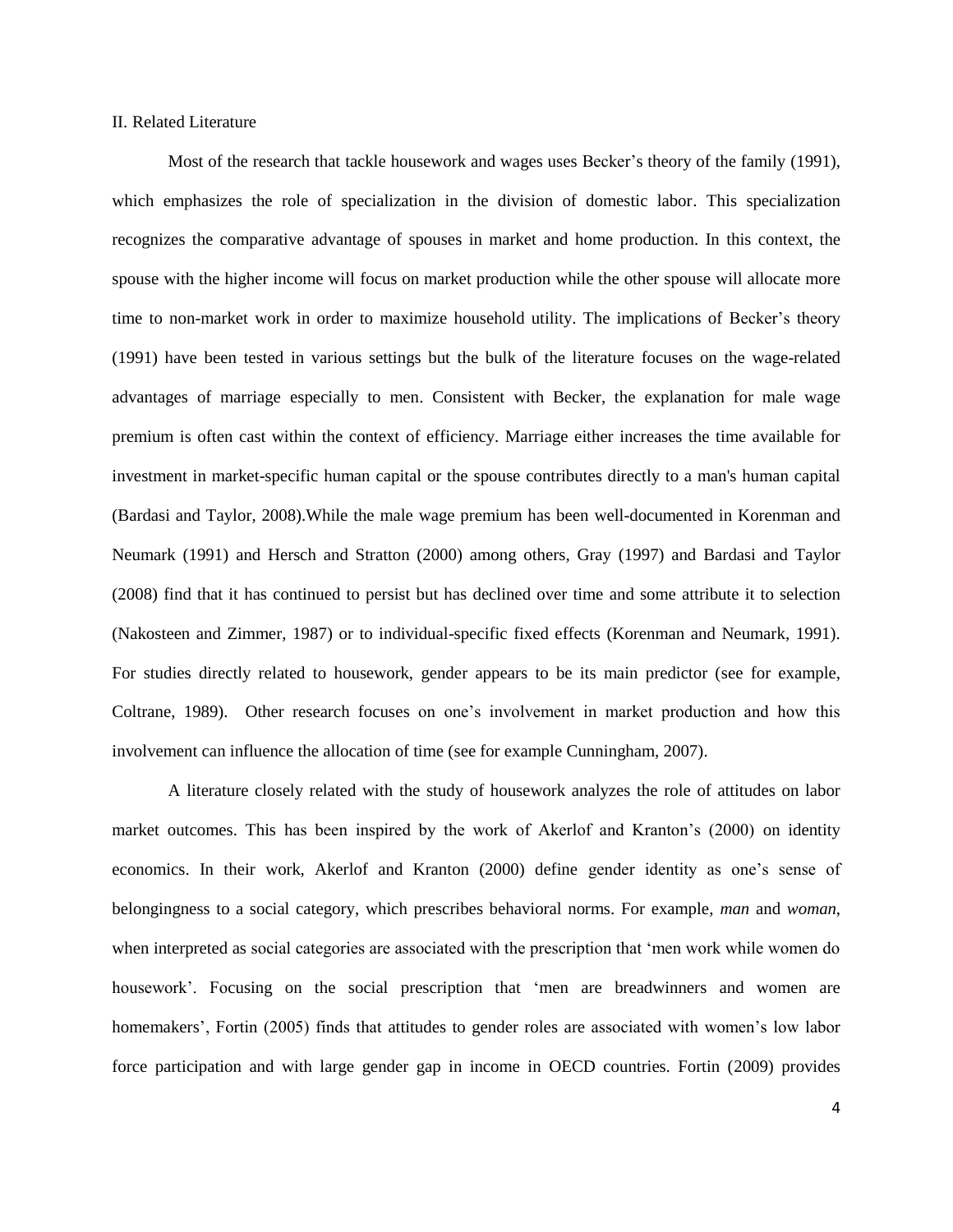similar conclusion in the US. Focusing on the prescription that 'a man should earn more than his wife', Bertrand, Pan and Kamenica (2013) find that the wife is less likely to participate in the labor force when the wife's potential income exceeds her husband's actual income. Identity economics is akin to West and Zimmerman (1987) 'doing gender' theory that emphasizes the affirmation of traditional gender roles of males as providers and females as homemakers. Accordingly, nonconformity to these roles leads to compensation through under- or over-performance of the household chores. Brines (1994), for example, finds that while economically dependent wives conform to the efficiency and specialization hypotheses, husbands who are economically dependent perform less housework. Greenstein (2000) later concludes that economically dependent spouses carry out less housework and breadwinner wives perform more domestic chores. While these studies analyze the effects of attitudes on labor market outcomes, its effect on non-market outcomes, such as the time devoted to housework, can also be investigated. Presumably, time is allocated into market and non market activities.

Our research aims to expand the analysis of housework in the Philippines by including both wage and attitudes as determinants. We do so by recognizing and addressing the possible causality problem related to housework and wage. This causality problem may arise because the time devoted to housework can affect how much a person earns. For example, some women choose to work part-time or in flexible jobs to accommodate child care. Alternatively, high wages may encourage more time devoted to the labor market and les time doing housework. Within this context, our research is related to Bardasi and Taylor (2008) who argue that the observed male wage premium may be due to the selection of women who adjust their domestic production corresponding to their marriage to high- or low-wage men. To address this concern, Bardasi and Taylor (2008) use the women's response to questions that reflect their attitudes towards work, parental responsibilities and gender roles as instruments for their working hours and the number of chores she is responsible for. Results indicate that not only male wage premium still exists but it depends on the wife's time allocated in both market and home production as well.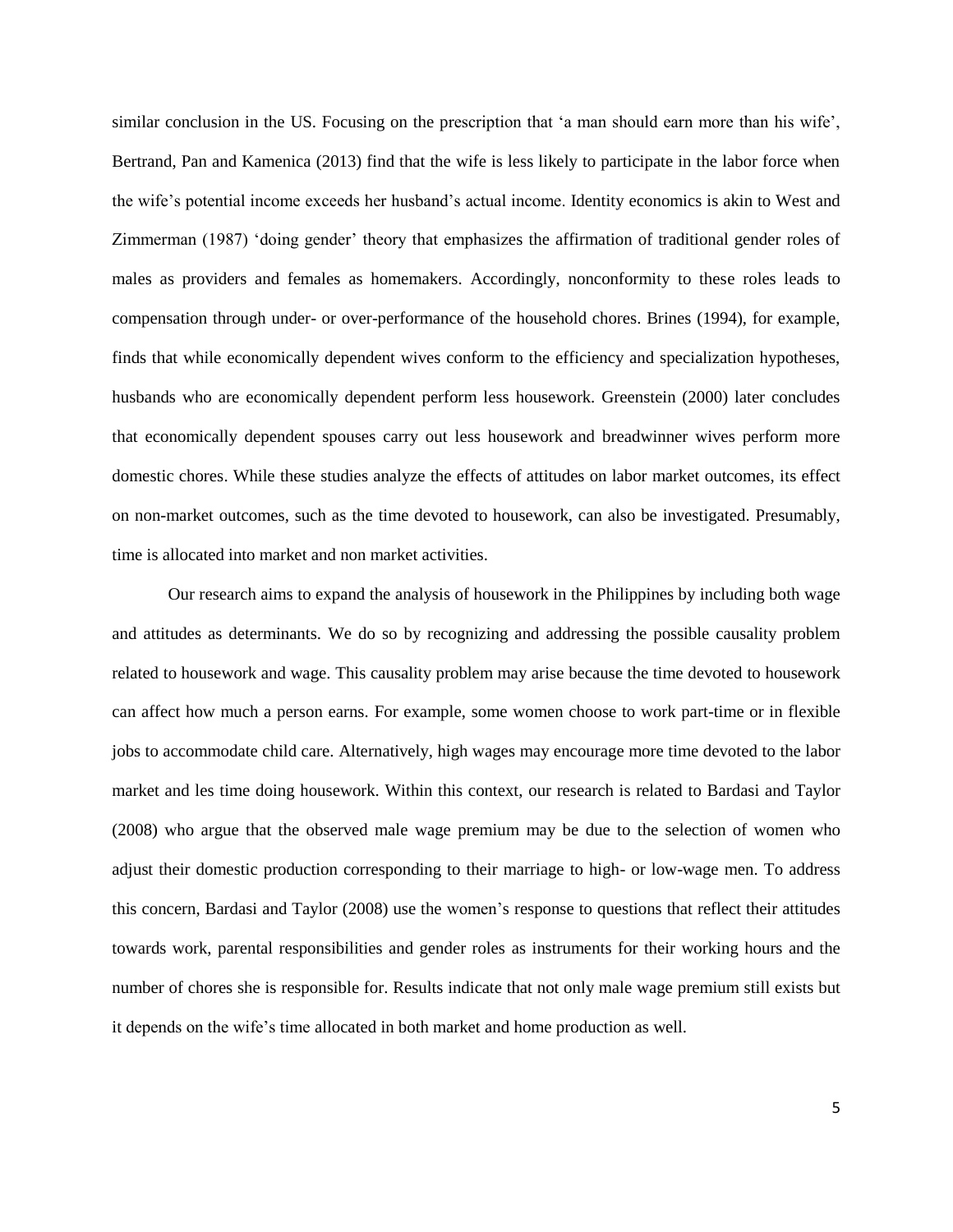Endogeneity bias can be an issue as well. This can happen when wage is correlated with unobservable characteristics that determine housework hours. Take for example, laziness, an attribute that is not measured in most survey data. If laziness lowers the time devoted to housework and this also lowers the returns to labor market participation, then there is a positive bias when OLS is used in estimating housework hours with wage as a determinant. To address these possible biases, our research uses the maternal employment history and work-related attributes to instrument for wage. This closely follows Cunningham (2007) who has analyzed the effect of women's employment history on the gendered division of household labor. The use of mother's labor market participation history as an instrument for wage is inspired by the literature that documents the effect of maternal employment on the future labor market outcomes of children (see for example, Stafford, 1987; Ruhm, 2002).

#### III. Data source and selection of samples

This research uses the International Social Survey Program (ISSP) 2002 module on Family and Changing Gender Roles collected by the ISSP Research Group. The ISSP is a collaboration among the ISSP member countries that aim to conduct annual surveys on social science topics. The ISSP covers countries mostly from Europe and it covers Japan, the Philippines, and Taiwan in Asia. While it is ideal to undertake cross-country comparisons among these Asian countries, our research limits the coverage to the Philippines because it is only for this country that sample weights<sup>1</sup> data are available. The use of weights ensures that the figures/estimates are representative at the national level.

Data for the Philippines are collected using a stratified multistage clustered random sampling<sup>2</sup> by the Social Weather Stations in Quezon City through face-to-face interviews on voting-age adults (18 years old and above) in four study areas, namely, the National Capital Region, Luzon, Visayas and

the sampling area.

 $\overline{\phantom{a}}$ 

<sup>&</sup>lt;sup>1</sup> ISSP 2002 computed the weights by dividing the projected population by the sample size, *i*  $\dot{a}_i = \frac{population_i}{sample\, size}$  $weight_i = \frac{population_i}{Time}$  where *i* is

<sup>2</sup> For further details, see http://www.issp.org.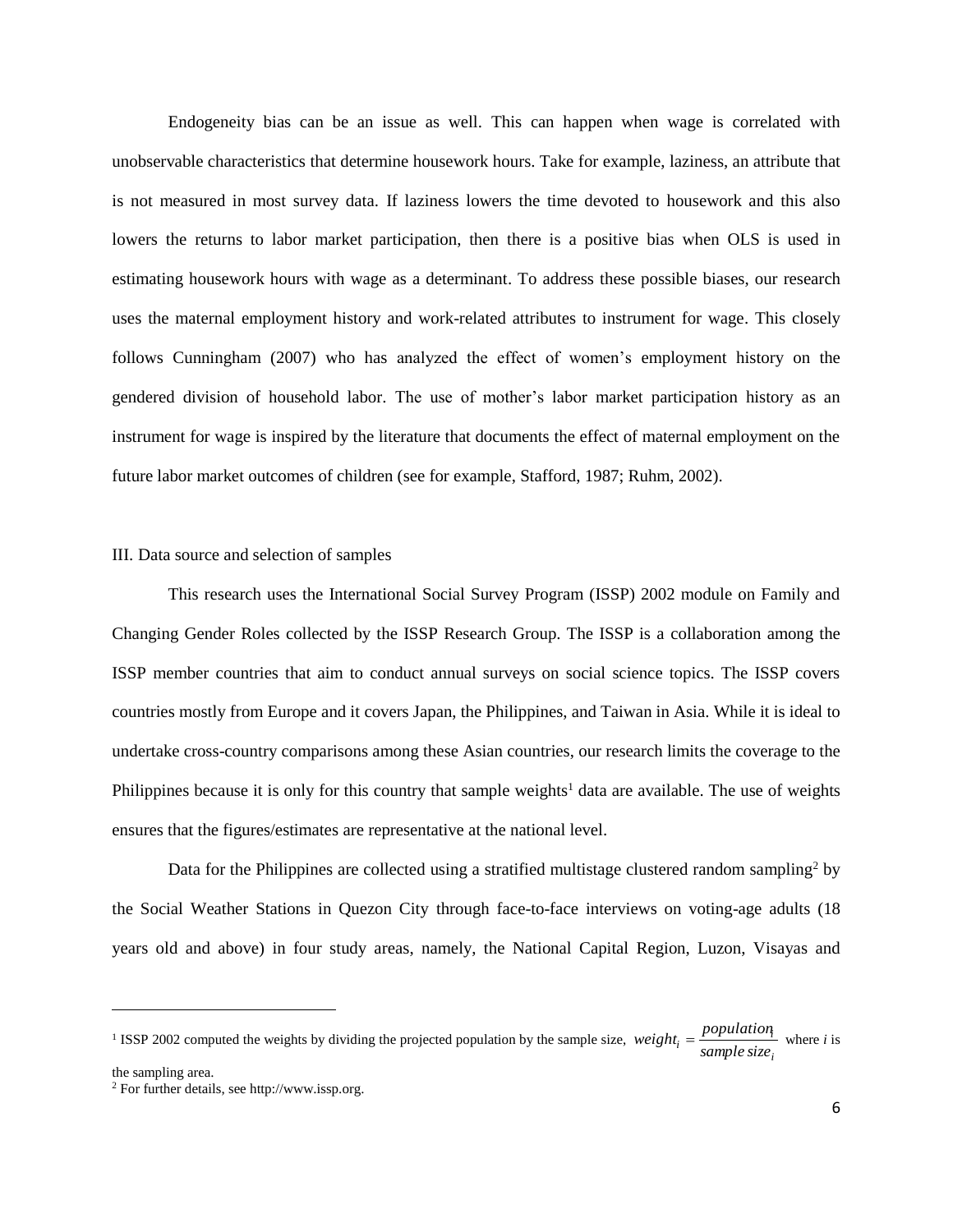Mindanao. The sample size of each study areas are 300. The original Philippine samples consist of 600 male and 600 female respondents or around 46474 when weighted to get the corresponding population size. Each respondent provides information on the time devoted to housework and the work status of both the respondent and the spouse. From this information, the following sample selection criteria are applied. Based on the labor market hours of both the respondent and the spouse, only those with positive labor market hours are included. This leaves us with 309 samples, 49 percent of which are male and 51 percent are female. Samples excluded are helping family members, unemployed, students, retired, full time in the household or sick/disabled. There are also 4 respondents and 6 spouses in the data who reported to be a helping family member. These samples are also removed since their housework hours are likely to be outliers. This leaves us with 299 observations for the final sample, 48 percent of which are male and 52 percent are female. Using the sample weights, the population size based on the remaining samples is 11303. These selection criteria aim to address the possible bias in the estimates that the substantial heterogeneity in the full sample is likely to introduce.<sup>3</sup> While sample selection bias can also be an issue, it is easier corrected than the bias introduced by unobserved heterogeneity. <sup>4</sup> Finally, we note that the use of weights on these selected samples ensures the representativeness of the figures for the working population.

To look into the implications of the sample selection, comparison of some statistics using the full ISSP sample and the sample selected for the current research is provided in table 1. The mean hours spent on housework and market work by both respondents and their spouses do not substantially differ in both samples. However, male (female) respondents in the research sample earn higher (lower) wage. Male respondents are also older while female respondents are slightly younger in the research sample than in

l

<sup>3</sup> Heterogeneity in the time spent on housework occurs since the samples have different modes of labor market participation. The time devoted to housework of working people is substantially different from those of the unemployed and this difference can be driven by some attributes systematic to the employed and the unemployed. For example, working people may care more about the psychological benefits (i.e. sense of fulfillment, sense of importance) of their contribution to the household's economic wellbeing. These psychological benefits may be of less importance to students or to the retired members of the society.

<sup>4</sup> Unobserved heterogeneity can be mitigated by the use of panel data and by controlling for fixed effects.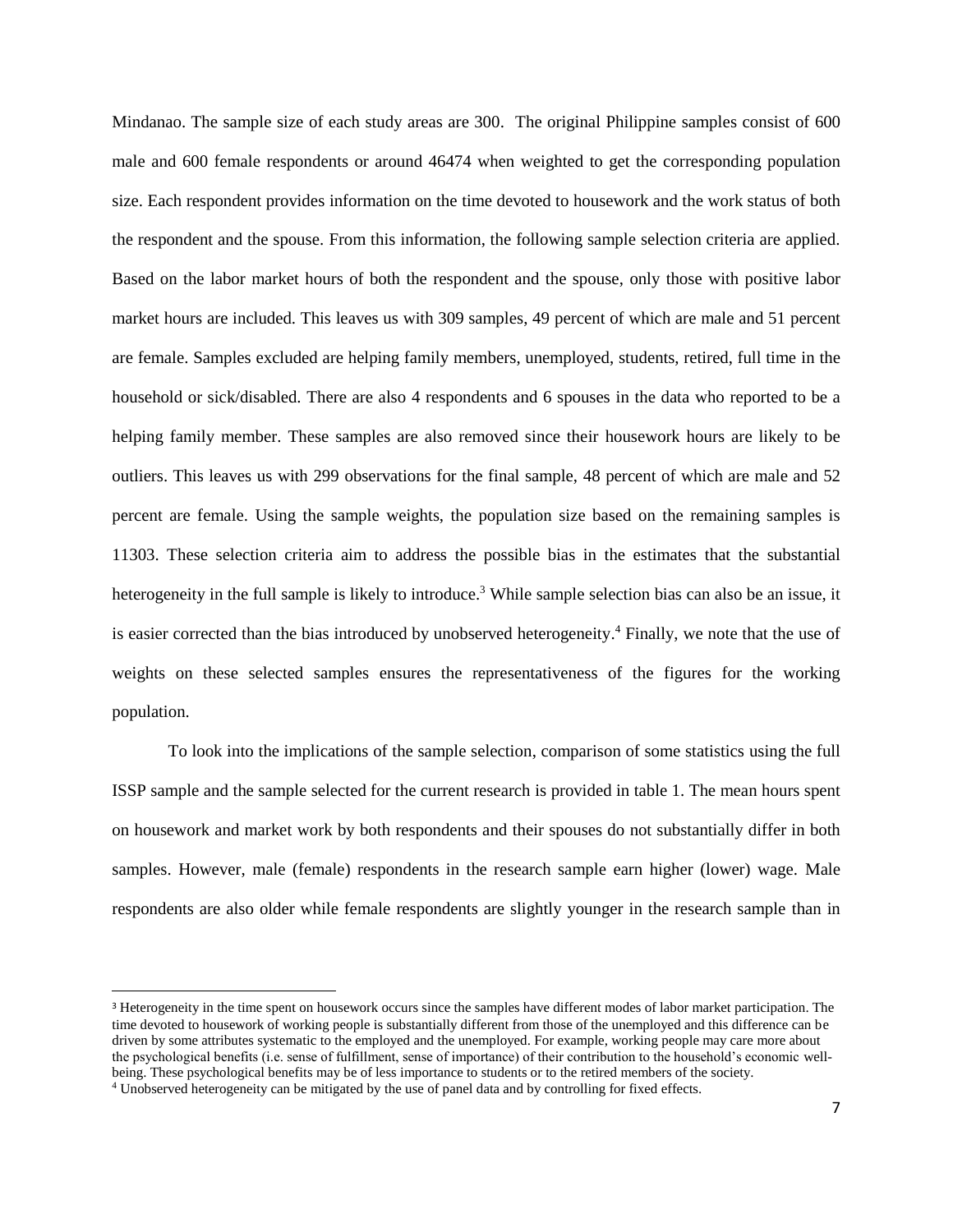the full sample. While respondents have higher family income in the research sample, the number of children less than 6 years old is almost the same in both samples.

For variables with categorical values, table 1 shows the number of observations for each category as a percentage of the total observations. Looking at the categories for the respondents' attitudes towards work and housework, figures indicate that the percentages do not substantially differ between the full ISSP and the ISSP research sample. The research sample has higher percentages of full-time and parttime workers, a consequence of limiting the sample to these two categories. In the full ISSP sample, more respondents/spouses have completed higher secondary education or have education that is above higher secondary. More respondents worked full-time among those who worked before they had children and among those who worked when their children were still under school age. In addition, more respondents are not union members, do not have supervisory function in their workplace, and have mothers who did not work when the respondents were under school age. These patterns are also observed in the research sample. This mitigates the issue of the non-representativeness due to sample selection.

Housework data are the average hours per week spent on household work by both the respondent and the spouse as reported by the respondent when asked by the following question:

*On average, how many hours a week do you personally spend on household work, not including childcare and leisure time activities?*

*And what about your spouse/partner? On average, how many hours a week does she/he personally spend on household work, not including childcare and leisure time activities?*

There are also questions that elicit information on the respondent's attitudes towards gender roles on work and housework. Attitudinal questions include the following. Do you agree or disagree?

- *1. Men ought to do a larger share of childcare than they do now?*
- *2. All in all, family life suffers when the woman has a full-time job?*
- 3. *Both the man and woman should contribute to the household income?*

The questions are answered using a five-point scale with 1 as strongly agree and 5 as strongly

disagree. The dataset, however, has no information on the gender attitude, wage, and age of the spouse.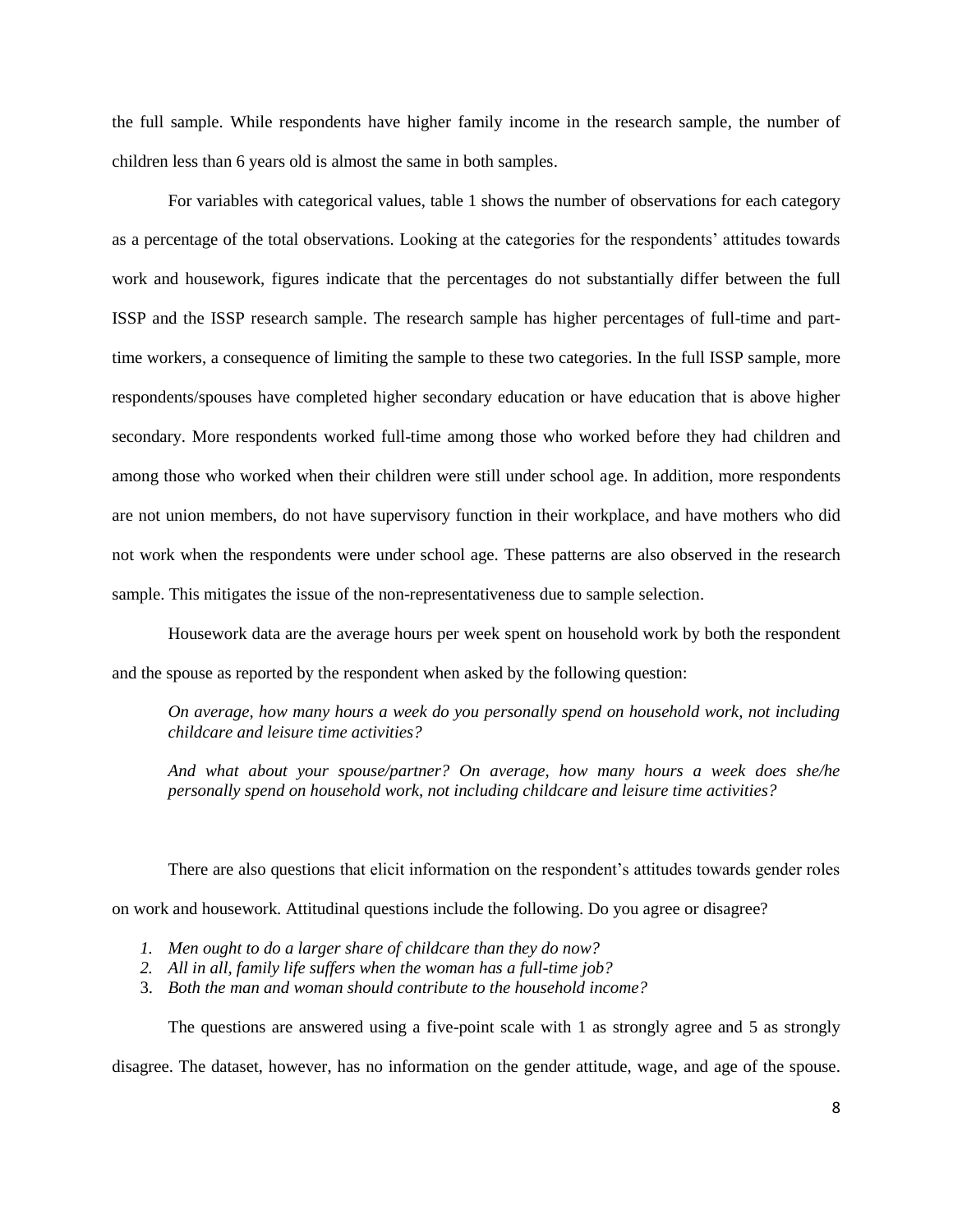The respondent's wage is the monthly average income, which includes salary, bonus, overtime payment, business, or private income. For clarity, male/female respondents will be used to refer to the respondents while wives/husbands will be used to refer to the spouses.

The survey means of some relevant variables used in the research are provided in table 1 (research sample column). It can be seen that the time devoted to non-market production by the female respondents and wives are higher while the time devoted to market activities are roughly the same for both gender. Male respondents earn higher wages than the female respondents while female respondents have higher under school age children. Majority of the respondents works full-time and have completed higher secondary or above higher secondary. Looking at the attitudes towards gender roles at work and at home, more female respondents disagree that men should do a larger share of childcare, disagree that family life suffers when women work and strongly agree that both husband and wife should contribute to household income. The same patterns can be observed for male respondents. There are more male respondents whose mothers worked before they had children. Looking at the respondent's labor market participation history, more males worked as full-time while more females worked as part-time. This observation is true for the case before having children and the case when the children are of under school age. The samples composed mainly of workers who are not union members and who do not supervise people at work. At the household level, the samples mostly have few children between 0 to 6 years old, are of *Visayan* origin and are Catholic. There are more urban respondents as well.

#### IV. Empirical issues and strategy

The research objective is to analyze the determinants of housework in the Philippines with a focus on wage and attitudes to gender roles in the family and labor market. The relationship of interest is captured by the following model: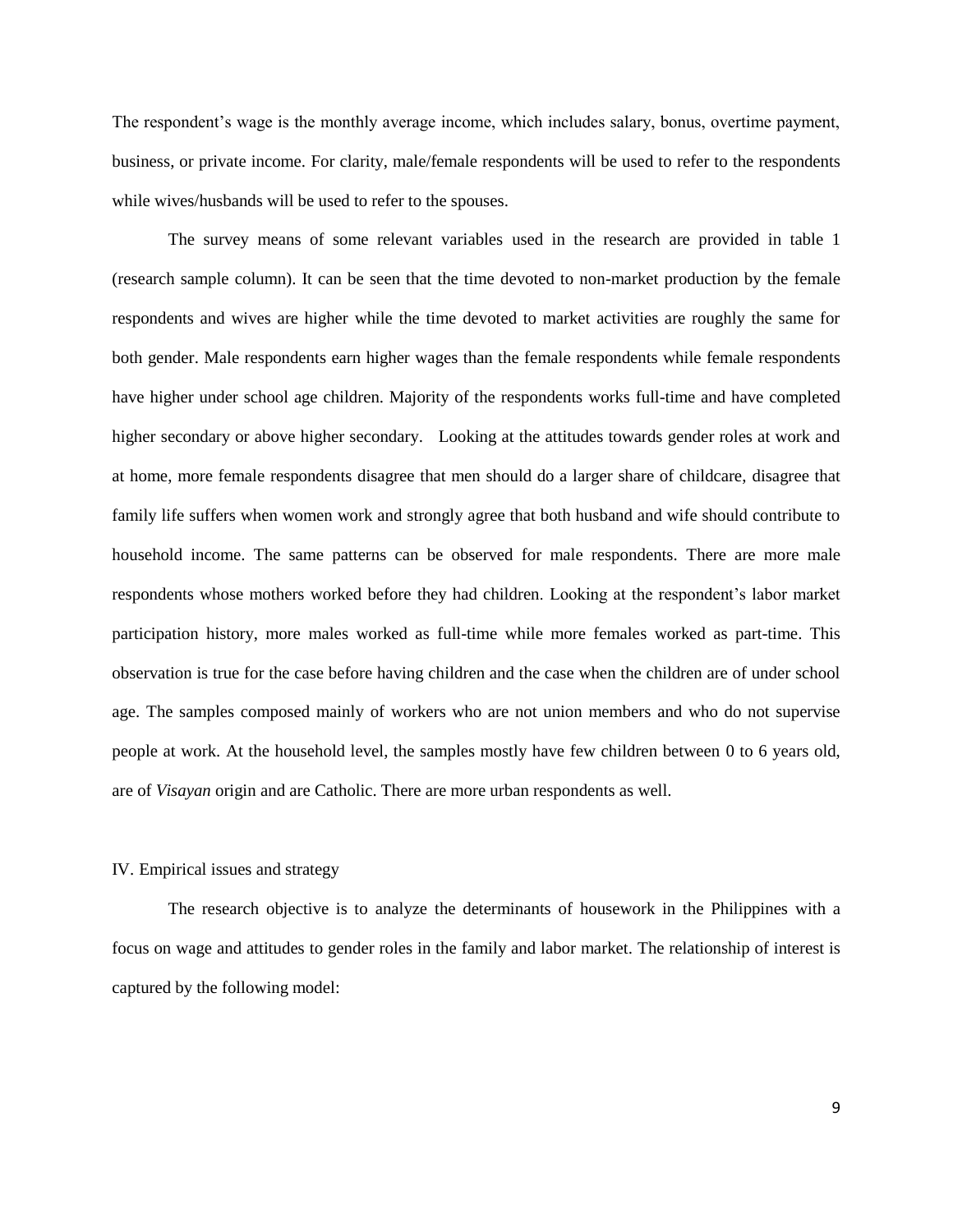where *i* = male *respondent*, *female respondent*, *wife or husband* and sociodemographic attributes include age, educational attainment, part-time work indicator, number of children, ethnicity, religion, and geographic location. Using OLS to estimate this relationship may be biased due to wage endogeneity. To address this concern, we proceed with the instrumental variable technique and the model of interest becomes

$$
responden t's wage = \alpha_0 + \alpha_1 \, INST + e
$$

 $housework<sub>i</sub> = \beta_0 + \beta_1 sociodemographic attributes + \beta_2 respondent<sub>s</sub> was  $\beta_3$  attributes +  $u$$ 3

The instrument, *INST*, should satisfy some requirements namely, relevance and exclusion restriction. By relevance, we mean that the instrument should induce a change in wage while exclusion restriction means that the instrument should affect housework hours only through the respondent's wage. In this research, we use the mothers' labor market participation when the respondents were below 14 years old as an instrument for the respondent's wage. The effects of mother's labor market participation on children's outcomes have been widely documented. Within the context of time inputs and home production, Stafford (1987) and Ruhm (2002) among others show that maternal employment negatively affects children's cognitive skills. To the extent that cognitive skills are already set by age 8 (Heckman, Stixrud and Urzua, 2006) and that cognitive skills determine labor market outcomes (see for example, Green and Riddell, 2003), mother's labor market participation when her children are of formative age is a relevant determinant of the respondent's wage.

Within the context of gender identity, intergenerational transmission of behavior happens because children model their behavior from those of adults'. In this setting, maternal employment can be argued to positively affect the children's future career outcomes such as earnings. This is most likely when mother's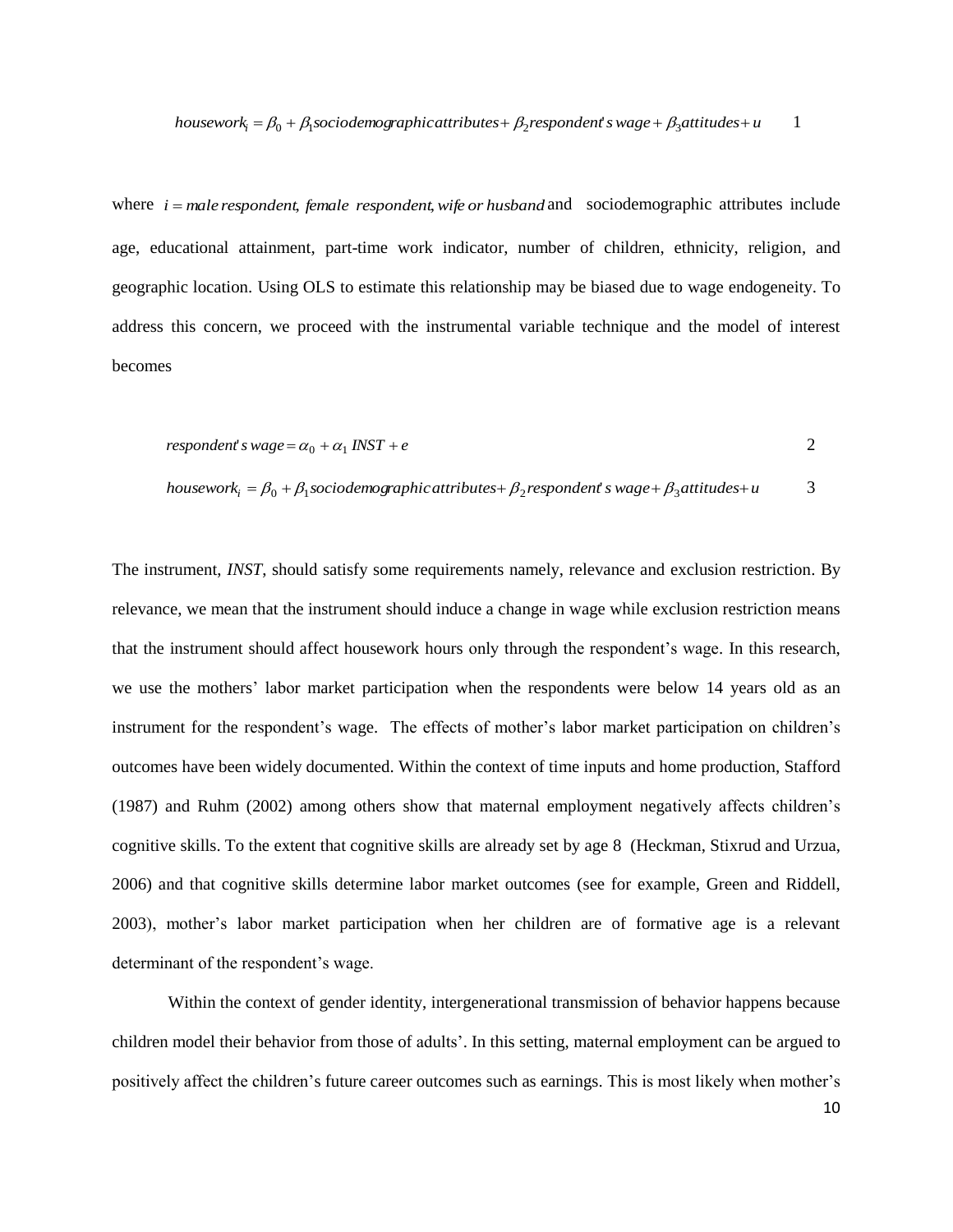labor market participation has elicited positive behavioral responses from children that may be valuable in the labor market. Olivetti, Pattachini and Zenou (2013) explore this channel and find a role model effect on children's subsequent labor market choices.

However, mother's participation in the labor market can also affect the respondent's attitudes towards gender roles on market and nonmarket production. If this happens, the mother's employment history is not a valid instrument for wage and using IV technique will produce bias estimates with bigger standard errors than the OLS estimates. To check for this possibility, we run Probit regressions on attitudes against the instrument and results<sup>5</sup> show that the instrument is not a significant predictor of the respondent's attitudes. In addition, we run OLS on housework hours against the instrument to check if the instrument directly affects housework hours. Results indicate that the instrument is not a significant predictor of the time devoted to non-market production. Since the instrument does not have a direct effect on the time devoted to housework and it does not affect outcomes that can plausibly affect wage, the *exclusion restriction* requirement is satisfied. We also run OLS on wage against the mother's employment history with and without additional controls like sex, age, and job-related attributes. Results indicate that the instrument negatively affects wage and is significant at the 5 percent level in both specifications. This provides additional support for the *relevance* of the instrument. Taken together, these results indicate that the mother's employment history is a valid instrument for the respondent's wage.

Since the spouse's wage is not collected, our research will analyze the effect of the respondent's wage on the housework of both the respondent and the spouse. This is a limitation we acknowledge here and for which we provide a recommendation in our conclusion.

As with any wage estimation however, the problem of sample selection also needs to be addressed. This issue arises from the fact that wages are observed only for working respondents. In the current dataset, working respondent is defined to be those with reported wage. There are 21874 working respondents consisting around 47 percent of the total population size. Comparison of the mean values of

l

<sup>5</sup> Results are not shown but are available from the corresponding author upon request.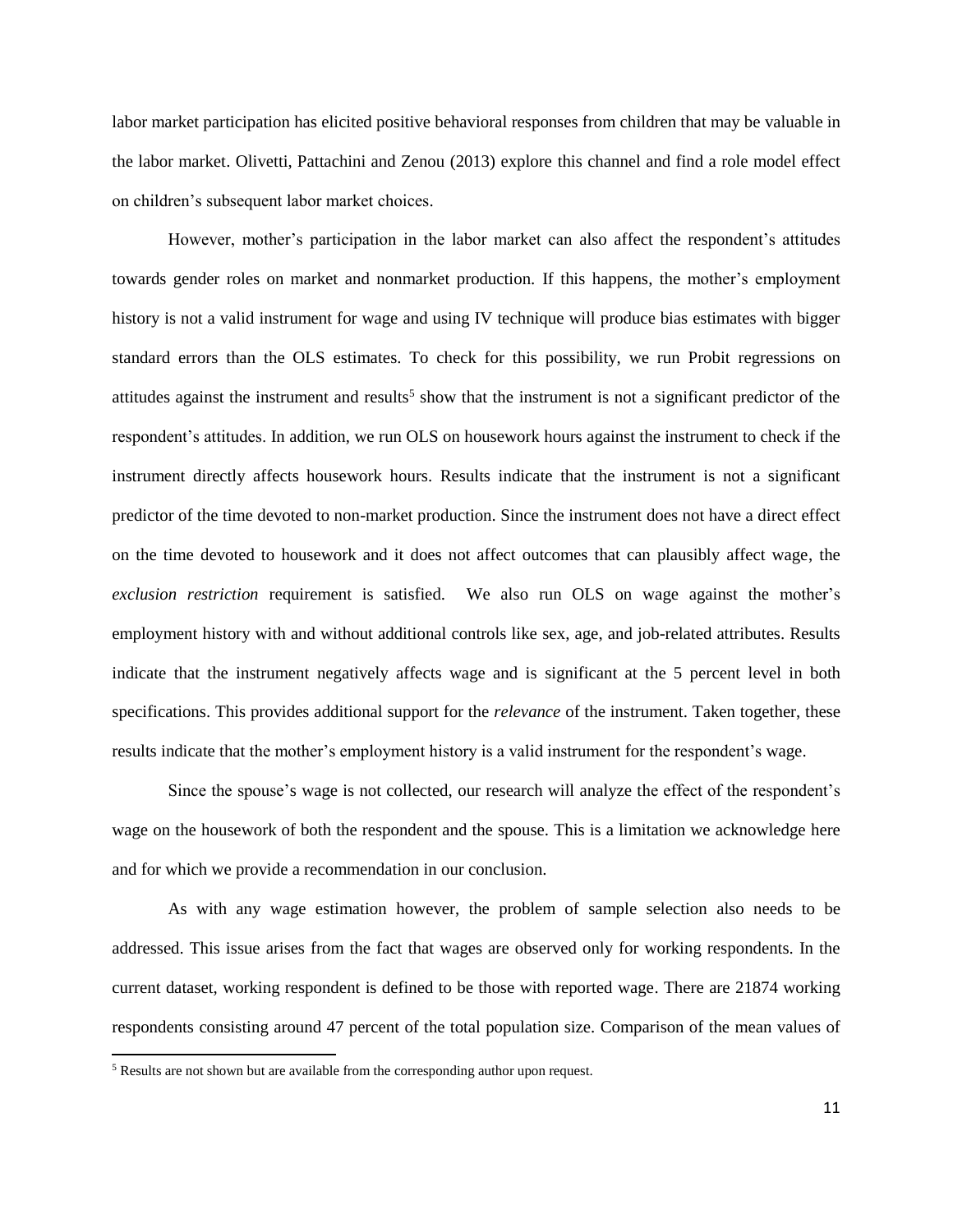the full population and the working population indicates that the latter is older and has higher family income. Most of them are working fulltime as well. To address the possible bias arising from the use of samples limited to wage earners, we follow Heckman (1979) and run a Probit regression separately for male and female respondents using the following specification:

*working* = 
$$
\eta_0 + \eta_1 age + \eta_2 agesq + \eta_3 income + \eta_4 work \exp
$$
 *erience* + *v*

where *working* is equal to 0 if the respondent has no wage data and 1 otherwise, *income* is the family income and *work experience* is the respondent's work history*.* Probit regressions are done using the population prior to any of the sample selections discussed above. Based on the results, we compute the Inverse Mill's Ratio,  $IMR = \phi(\beta x)/\Phi(\beta x)$ . IMR is then included in the wage regression using the working population only. Therefore, the final empirical strategy is the estimation of the following equations:

$$
respondent \, s \, wage = \alpha_0 + \alpha_1 IMR + \alpha_2 INST + e
$$

*housework*<sub>i</sub> = 
$$
\beta_0 + \beta_1
$$
*sociodemographic attributes* +  $\beta_2$ *respondentswage* +  $\beta_3$ *attitudes* + *u* 6

where *INST* is the mother's labor market history as reported by the respondents and *i male respondent*, *female respondent*,*wife or husband* . Time devoted to housework and wages are in natural logarithm.

#### V. Discussion of Results

As a benchmark, OLS estimates on housework against wage and other explanatory variables are presented in table 2. Controlling for the type of employment, educational attainment, age and its square, and geographical location (column A), results indicate that the respondent's own wage does not have a statistically significant effect on his or her housework. On the other hand, it has a statistically significant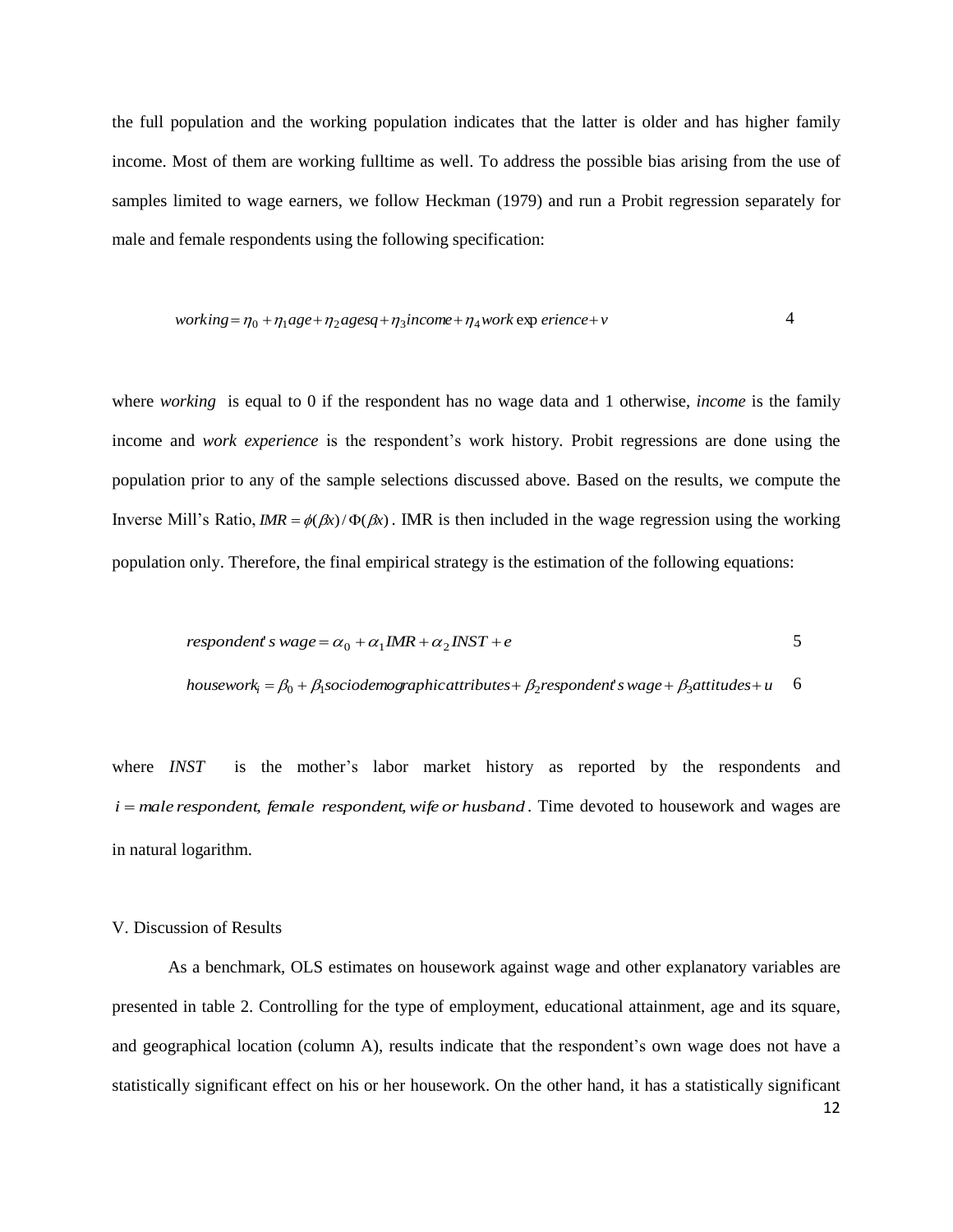effect on the time spent by his or her spouse doing housework. In particular, male wage negatively affects the housewife's housework hours while female wage positively affects the husband's time spent performing domestic duties. These observations are robust to the inclusion of additional control variables such as family origin, religion, and the number of young children are added (column B).

Table 3 presents the estimates when wage is instrumented for. In terms of signs, the respondent's own wage negatively affects his or her housework hours (columns A, B, A1, and B1). On the other hand, the female respondent's wage positively affects the husband's time on non-market production (columns D and D1). While these findings subscribe to the prediction of Becker's specialization theory, results show that the respondent's wage is not a statistically significant predictor of their time devoted to housework. These results are in line with studies like Kalenkoski, Ribar and Stratton (2009) and are consistent across different specifications (with and without attitudes) and estimators (OLS and instrumental variable regression).

From table 3 (columns C and C1), results also show that the male respondent's wage is a significant predictor of his wife's time devoted to domestic production. In particular, it negatively affects the wife's time devoted to performing housework, a result that holds even in specifications that control for attitudes. Given these, three observations are worth noting.

First, this result does not conform to Becker's specialization theory and suggests that other elements are in play. One possible explanation is that due to the substitution effect, higher wages increase the male respondent's opportunity cost and pushes him to work more and engage less in non-market production. To the extent that there are gains from complementarities (for example, doing housework together enhances marital relations through shared experiences), the wife decreases her degree of involvement in housework to pursue other activities. We investigate this complementarity and find a correlation of 0.51 for male respondent and wife's time devoted to housework and 0.54 for female respondent and husband's time on non-market production. We also run an OLS on the respondent's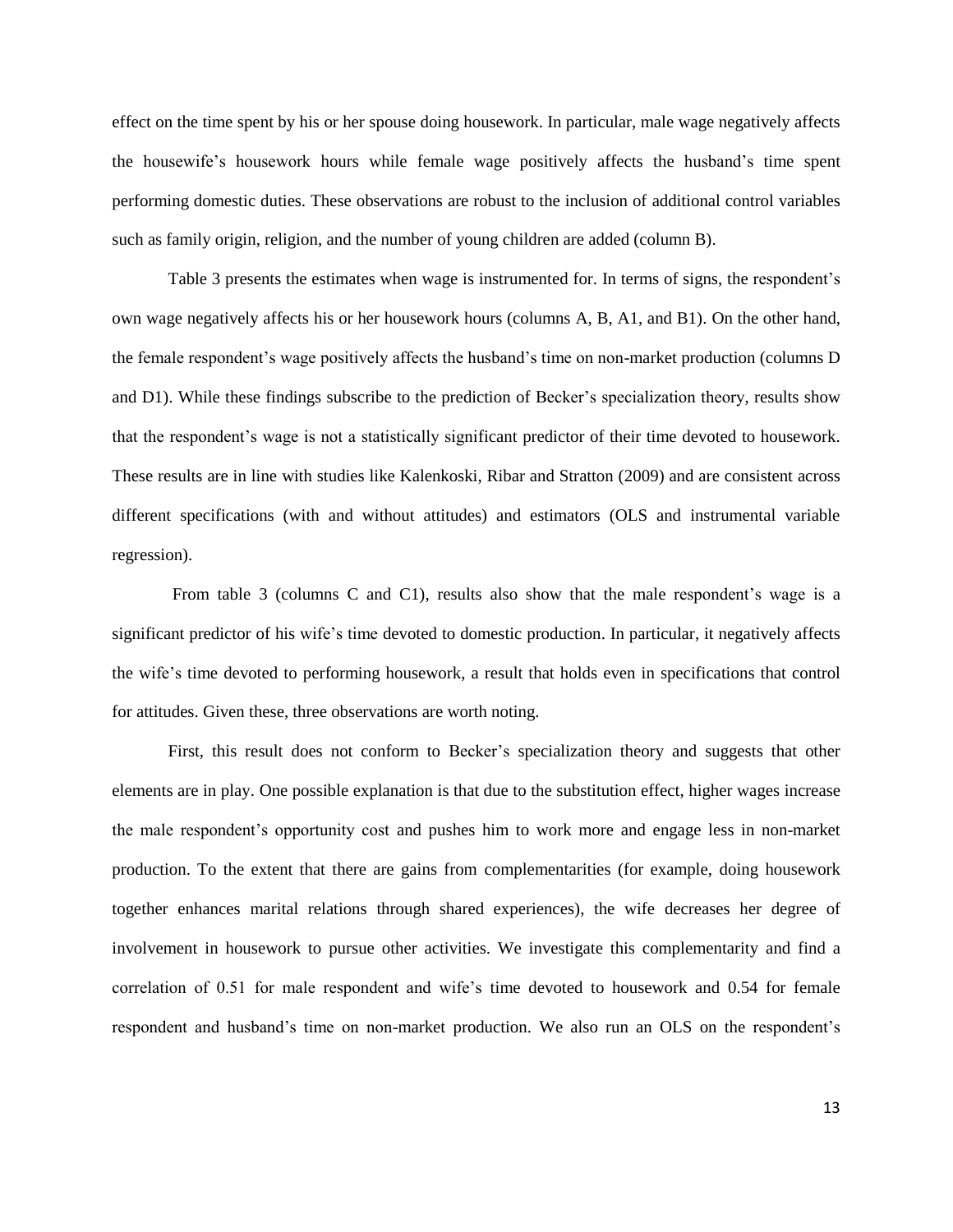housework against their spouse's housework and find a positive relationship even when sociodemographic factors are controlled for.<sup>6</sup>

Second, the male respondent's attitudes have direct effects on the wife's housework. Wives spend less time on housework when the male respondents agree that men should do a larger share of childcare. Wives also spend more time on housework when the male respondent agrees that family life suffers when wives work. These results emphasize the importance of attitudes on gender roles to understand household outcomes and are consistent with the dynamics of household relationship where spouses learn to adapt and adjust to accommodate each other's attitudes, values and preferences. This is in line with the cooperative household framework (Fortin and Lacroix, 1997; Browning and Chiappori, 1998) where intrahousehold outcomes follow from the symmetry of information obtained in a game repeated over time.

Third, the effect of wage on housework is lower when the respondent's attitudes are controlled for. The statistics in the lower panel of table 3 indicate support for the validity and relevance of the instrument. Given this, the negative effect of the respondent's wage on the wife's housework can be interpreted as causal. The inclusion of some attitude indicators has lowered the effect of wage on the wife's housework by 6 percentage points. This suggests that both wage and attitudes have direct effects on the wife's housework hours but that some of the effects of wage are mediated by the respondent's attitudes towards sharing of household burden and belief on the effect of working mothers in family life. To see if other variables act as a mediating channel of wage, estimations are done on the wife's housework hours by excluding some variables from the full set of explanatory variables. The estimates, presented in table 4, are then compared with the estimates using the full set of explanatory variables (reproduced in column A). When the number of under school age children (column B) and ethnicity and religion (column C) are not controlled for, the effect of wage on wife's housework hours is 1 to 2 percentage points less than the wage estimate in column A. It is 6 percentage points higher when attitudes

l

<sup>6</sup> Results are not shown but are available from the corresponding author upon request.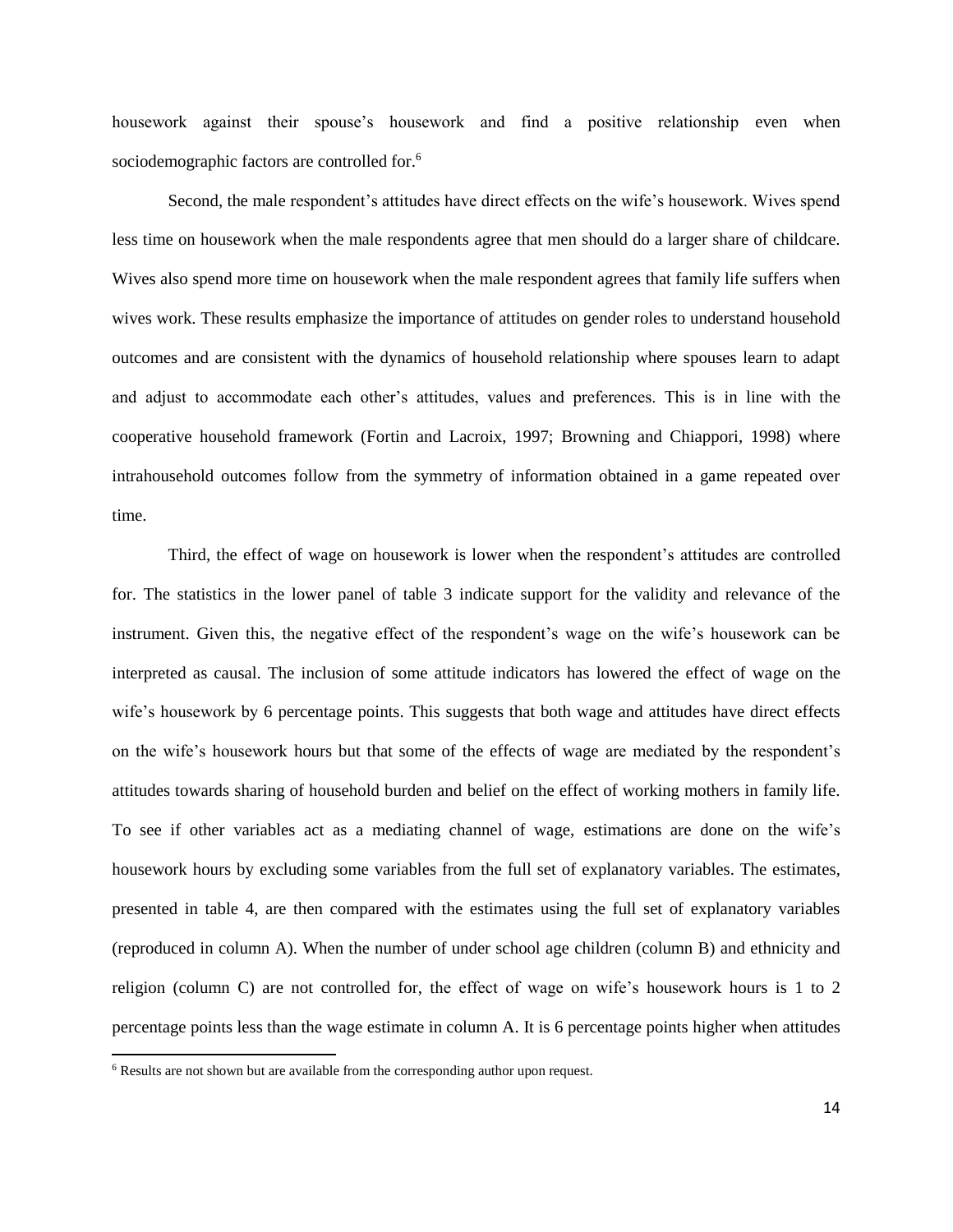towards gender roles are not controlled for. On the average, the result in column A suggests that a 1 percent wage increase (around PhP76.5)<sup>7</sup> will lead to a 2.4<sup>8</sup> decline in the wife's housework hours. Excluding ethnicity and religion leads to a 2.3 hours decline in the wife's housework hours (column B) while excluding the number of preschool children leads to a 2.2 hours decline (column C). When attitudes are not controlled for, the decline in wife's housework hours is around 2.8 hours (column D).

We also consider the fact that the time allocation of spouses on household chores may be simultaneously determined. To account for this possibility, the housework hours of both the respondents and the spouses are estimated simultaneously while treating the respondent's wage as endogenous. As before, the respondent's wage is instrumented by their mother's labor market participation history. IMR is also included to correct for the possible sample selection bias. Results, presented in table 5, are consistent with the results from the estimates in table 4. Attitudes are significant predictors of housework hours. Both the male respondent and the wife spend higher time in housework when the respondent believes that a working mother has adverse effects on family life. Wife's time in housework is lower when the male respondent believes that men should do a larger share of childcare. Similar observations can be noted for the female respondents. Housework time of both the female respondent and the husband is higher when the female respondent believes that men should do a larger share of the childcare. The female respondent's housework time is higher when she believes that both spouses should contribute to the household income.

From the first two columns of table 5, results show that the male respondent's wage lowers his and his wife's housework time. This is in sharp contrast with the results in table 3 that do not take into account simultaneity. In addition, the negative effect of male respondent's wage on the wife's housework hours is consistent with the results presented in table 3. However, the inclusion of the respondent's attitudes as explanatory variables lowers his housework hours by 6 percentage points more and the wife's housework hours by 11 percentage points. For female respondents, the inclusion of attitudes does not

 $\overline{\phantom{a}}$ 

<sup>&</sup>lt;sup>7</sup>Computed as mean wage\*1% \* = 7650.082 \* .01 = 76.5

 ${}^8$ Computed as  $76.5$ <sup>\*</sup> $(-0.031) = -2.4$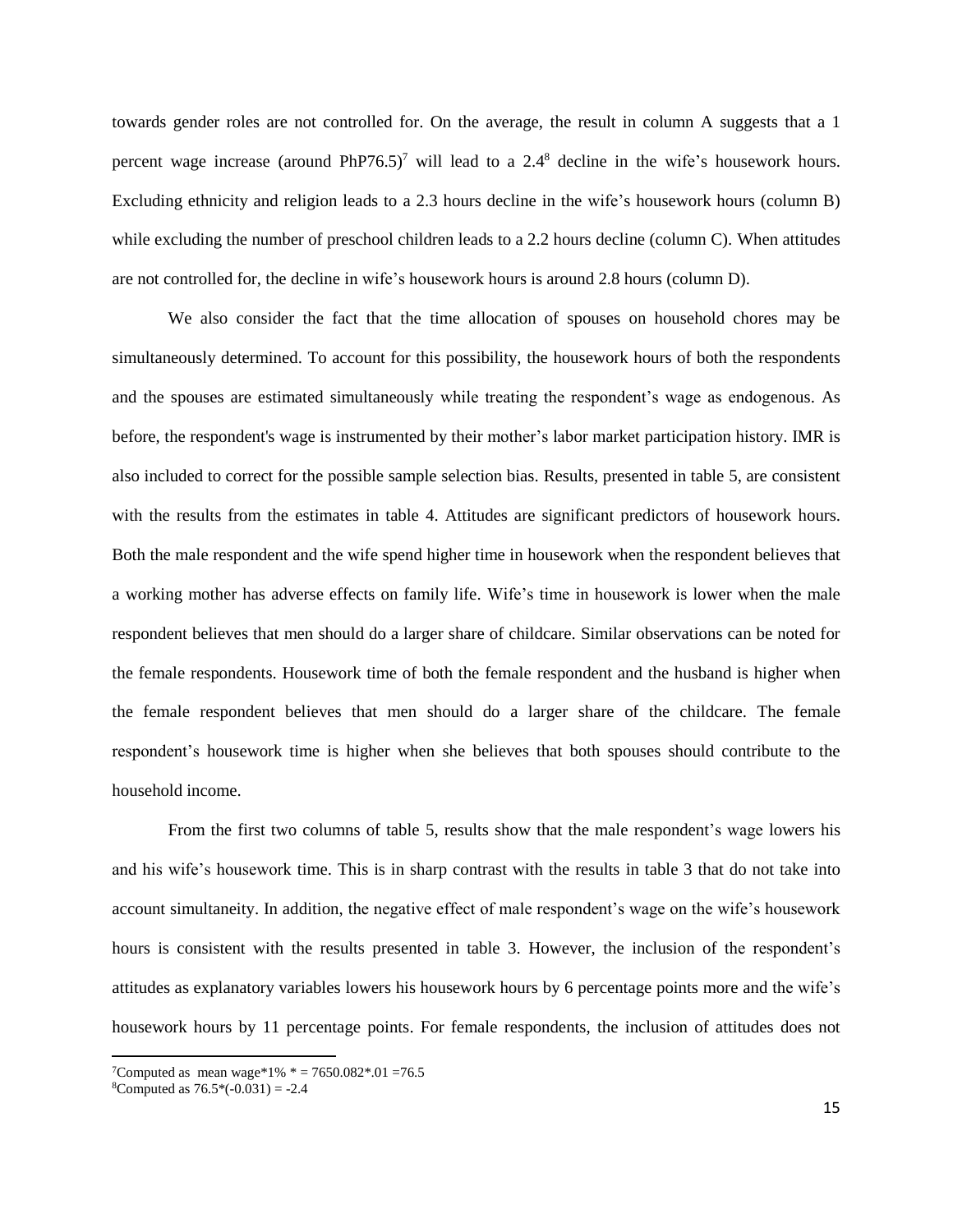have a significant effect on the respondent's housework hours although it increases the husband's housework hours by 24 percentage points.

To check for other possible channels, an exercise similar to table 4 is done by excluding some variables from the full set of independent variables. Results are presented in table 6. Excluding the number of children below 6 years old (specification B) does not substantially change the wage estimate. Excluding ethnicity and religion (specification C) *either* does not change the wage estimates *or* renders the wage estimates insignificant. When attitudes are excluded (specification D), wage estimates widely differ from the wage estimates using the full explanatory variables (specification A) but are consistent in statistical significance in three out of four specifications.

#### VI. Conclusions

This research aims to understand the possible role of attitudes towards gender roles in family and in labor markets within the context of the wage-housework hours nexus. Several econometric issues are addressed such as biases resulting from sample selection and wage endogeneity. To correct for sample selection, Heckman's (1979) procedure was implemented. To correct for endogeneity, the respondent's mother's labor market participation history was used as an instrument for the respondent's wage.

Results accounting for the simultaneity of the male respondent and his wife's housework hours show that the male respondent's wage affects his time doing housework, a result that is not found in estimates based on single equations. This confirms the specialization of labor dictated by economic returns. Results accounting for the simultaneity also indicate that the male respondent's wage negatively affects the wife's housework hours. In contrast, the female respondent's wage is not a significant predictor of her and her husband's time allocated to housework. This is a robust result observed in single equation models across specifications. While this is also observed in the simultaneous equation models without the attitudes, results controlling for attitudes show that the female respondent's wage significantly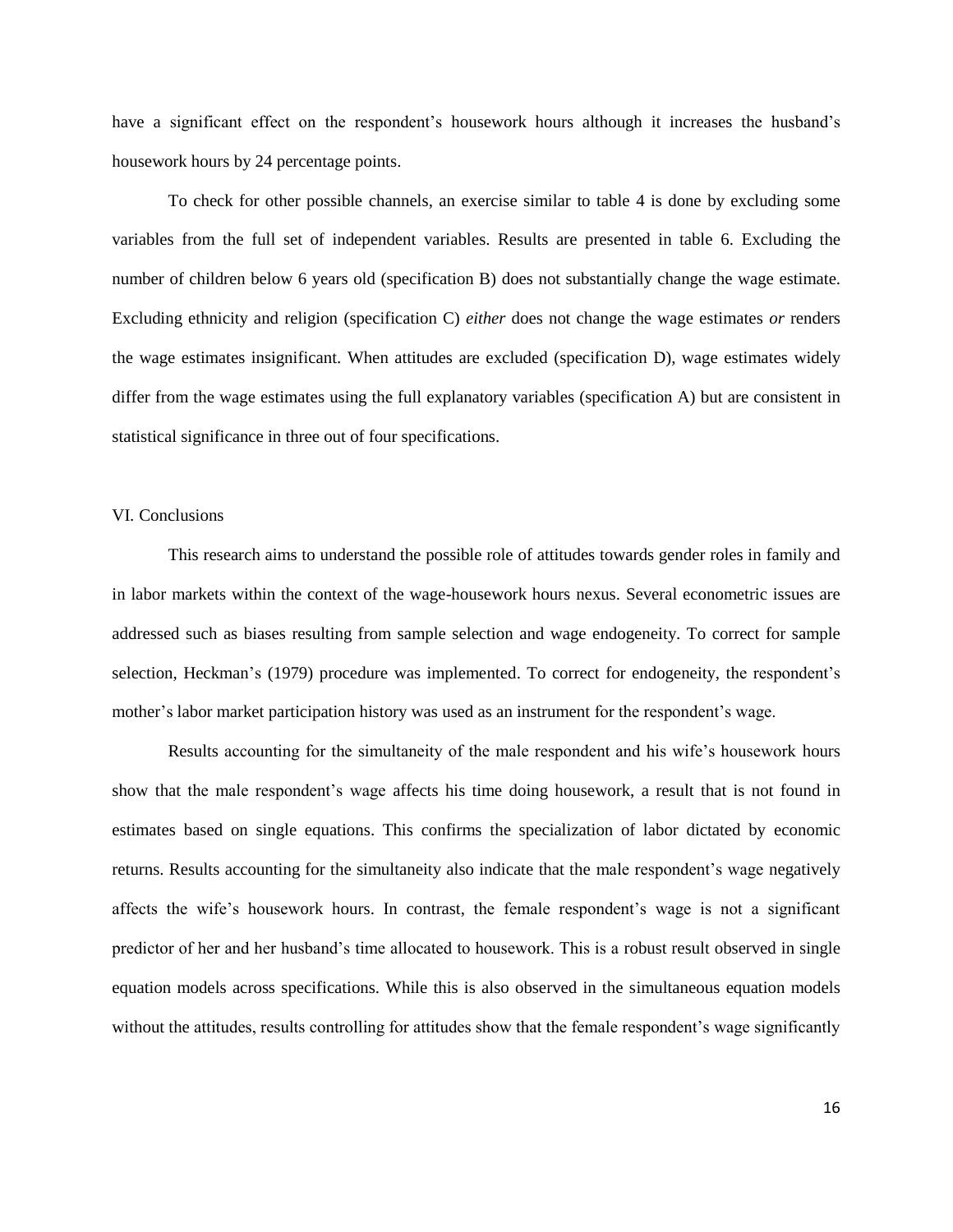and positively affects the husband's time allocated to housework. This conforms to the specialization of labor dictated by economic returns.

Results also show that wives' time devoted to housework does not conform to the specialization of labor and we find the complementarity of spousal housework hours as a plausible explanation for this result. Due to substitution effect, an increase in wage makes housework costlier for the male respondent and since there are marital gains that may be derived from complementarities, the wife decreases her time allocated to non-market work as well. For example, doing housework together enhances marital relations through shared experiences. This also provides an avenue for spouses to understand each other's attitudes, values and preferences, which are valuable information in a repeated game such as marriage. This possible gain from the complementarities of spousal housework in the Philippines is consistent with studies done in other countries as well. Hamermesh (2000) has shown that couples in the US prefer to simultaneously consume leisure. Hallberg (2003) has found that spouses in Sweden deliberately organize the timing of their leisure so that it can be enjoyed by the couples at the same time.

However, the complementarity result is not observed in both the respondent-spouse dyad. In contrast to the result concerning the male respondent-wife dyad, the female respondent's wage increases the husband's housework hours. These results can be explained by the prevailing idea that the Philippine society is egalitarian and by the shifting dynamics of gender roles among households and in the labor market. Typical of egalitarian households, wives and husbands are key decision makers on household issues in the Philippines. Bayudan (2006), for example, documents that it is a common practice among Filipino couples to consult with each other in every aspect of household issues and in some cases, wives are documented to be the final decisionmakers. In the labor market, women are participating more in response to the evolving environments that calls for women's increasing involvement outside of home. However, there is still evidence of labor market discrimination against women in the Philippines. ADB (2013) documents that women are more likely to be in vulnerable employment and they have significantly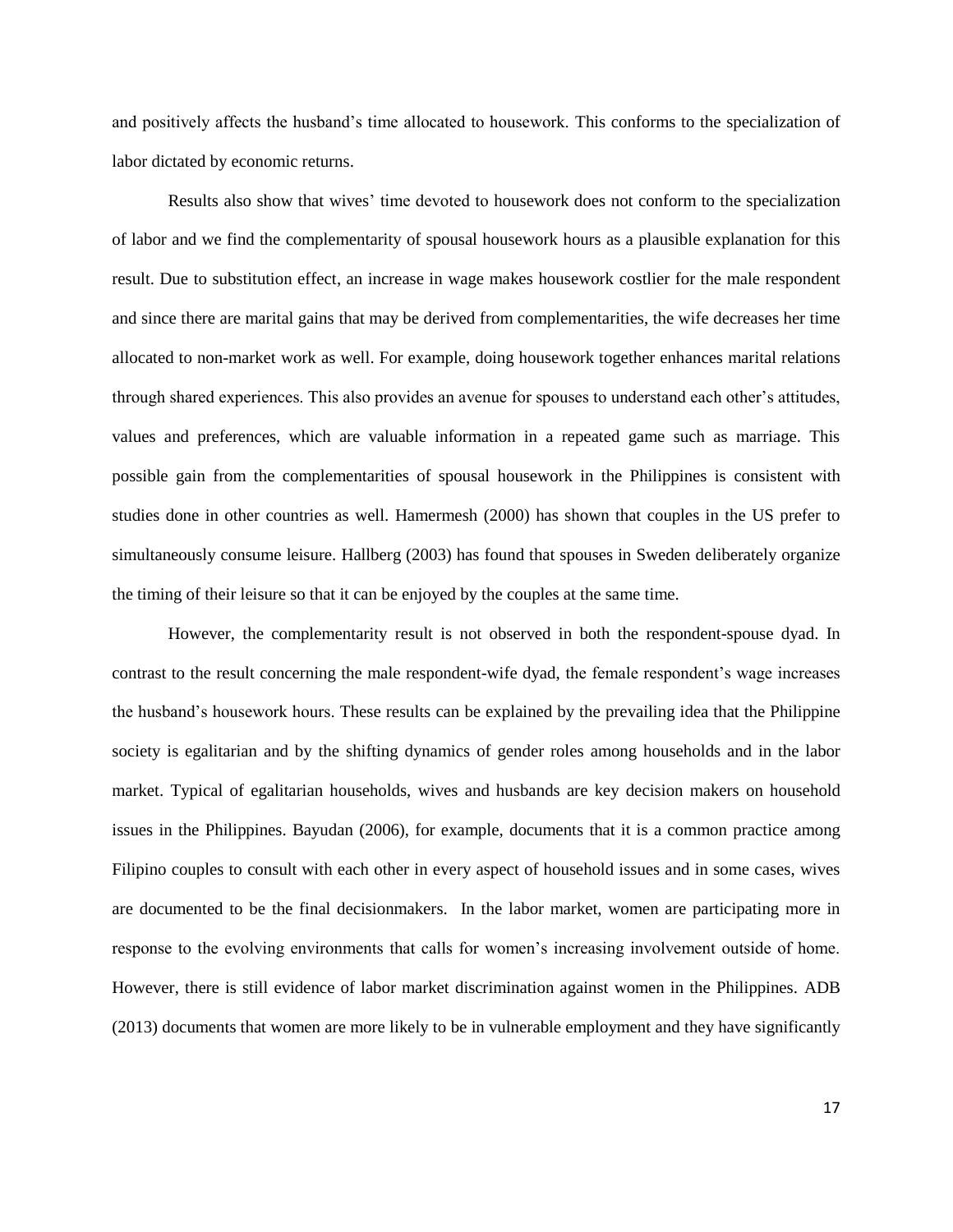lower employment rates than men. In addition, the gender wage gap that takes into account human capital gender differences is between 23% and 30%, an indication of high gender inequality.

Given this backdrop, the female's wage increases may be interpreted as a manifestation of success in the labor market and the increase in the husband's housework hours is a way to support her career. This is egalitarian in the sense that husbands may place a premium on the women's success in the labor market, which is still marked by significant gender inequality. The complementarity result is also consistent with the egalitarian idea in that wives make choices that can best serve the interest of their marriages. In the male respondent-wife dyad, wives can afford to lower their housework hours possibly due to the favorable labor market conditions that men enjoy in the Philippine labor market.

Results also indicate that attitudes towards sharing the burden of household chores and towards working mothers and family life consistently determine the way respondents and spouses allocate time in domestic production. Findings also show that the male respondent's wage continues to be a significant determinant of the wife's housework hours even when attitudes are controlled for. The paper also provides evidence that attitudes are the main mediating channel of wage. From the estimates using single equations, results indicate that both wage and attitudes have direct effects on the wife's housework hours but that some of the effects of wage are mediated by the respondent's attitudes towards sharing of household burden and the respondent's belief on the effect of working mothers in family life. Estimates from the simultaneous equations show similar results.

While this paper has analyzed a scantily-researched topic in the Philippines, there are other related issues that future research can help address. One, it is interesting to understand how the results are going to change if the effect of the spouse' wage is also taken into account. Two, measurement or reporting error may be another source of bias. This might happen since attitude indicators for both the respondent and the spouse are reported by the respondents. Future data collection should take these two points into account. Three, the analysis could be made richer if attitudes and all the relevant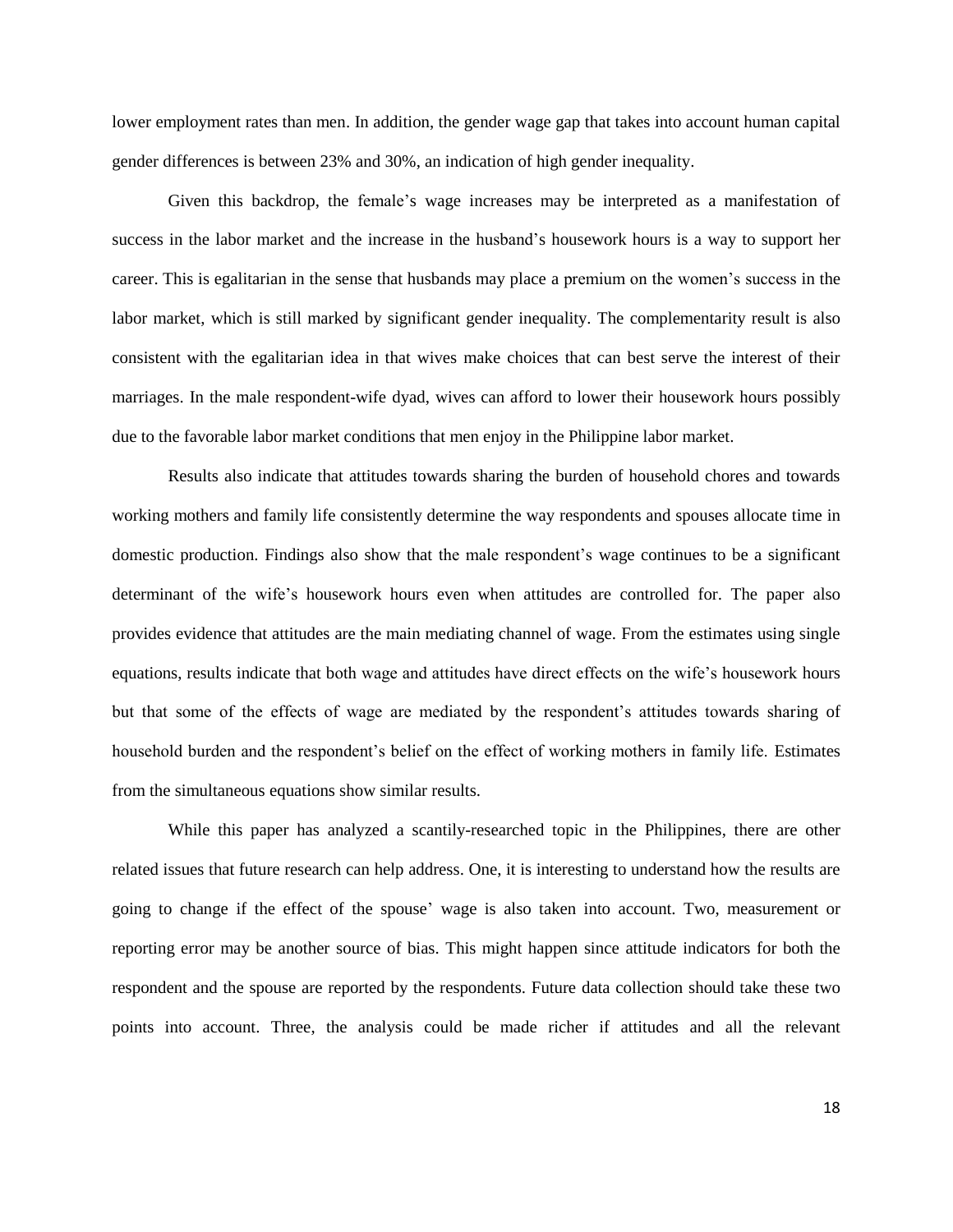socioeconomic variables are recorded over time since this will provide a dynamic scenario to better

understand housework.

References ADB (2013). Gender equality in the labor market. Mandaluyong City, Philippines.

Akerlof G and Kranton G (2000). Economics and identity. *The Quarterly Journal of Economics* 115(3): 715–753.

Bardasi E and Taylor M (2008). Marriage and wages: A test of the specialization hypothesis. *Economica* 75(299): 569-591.

Bayudan C (2006). Wives' time allocation and intrahousehold power: evidence from the Philippines. *Applied Economics* 38: 789–804.

Becker G (1991). A Treatise on the Family. Harvard University Press.

Bertrand M, Pan J and Kamenica E (2013). Gender identity and relative income within households. NBER Working Paper 19023.

Brines J (1994). Economic dependency, gender, and the division of labor at home. American Journal of Sociology 100:652-88.

Browning M and Chiappori PA (1998). Efficient intra-household allocations: A general characterization and empirical test. Econometrica 66(6): 1241–1278.

Cagatay N (1998). Engendering macroeconomics and macroeconomic policies. New York: United Nations Development Programme (UNDP), Social Development and Poverty Elimination Division, Bureau for Development Policy.

Chesters J (2012). Gender attitudes and housework: Trends over time in Australia. [Journal of Comparative Family](http://go.galegroup.com/ps/aboutJournal.do?pubDate=120120701&rcDocId=GALE%7CA300981433&actionString=DO_DISPLAY_ABOUT_PAGE&inPS=true&prodId=ITOF&userGroupName=lom_umichanna&resultClickType=AboutThisPublication&contentModuleId=ITOF&searchType=&docId=GALE%7C2198)  [Studies.](http://go.galegroup.com/ps/aboutJournal.do?pubDate=120120701&rcDocId=GALE%7CA300981433&actionString=DO_DISPLAY_ABOUT_PAGE&inPS=true&prodId=ITOF&userGroupName=lom_umichanna&resultClickType=AboutThisPublication&contentModuleId=ITOF&searchType=&docId=GALE%7C2198) 43(4), 511.

Coltrane S (1989). Household labor and the routine production of gender. Social Problems, 36, 473–490.

Cunningham M (2007). Influences of women's employment on the gendered division of household labor over the life course. Journal of Family Issues 28(3): 422-444.

Evertsson M (2006). The reproduction of gender: housework and attitudes towards gender equality in the home among Swedish boys and girls. The British Journal of Sociology 57(3): 415-436.

Fortin B and Lacroix G (1997). A test of the unitary and collective models of household labour supply. *Economic Journal* 107(443): 933–955.

Fortin N (2005). Gender role attitudes and women's labour market outcomes across OECD countries. *Oxford Review of Economic Policy* 21(3): 416-438.

Fortin N (2009). Gender role attitudes and women's labor market participation: Opting out, AIDS, and the persistent appeal of housewifery. Working paper, University of British Columbia.

Gray J (1997). The fall in men's return to marriage: declining productivity effects or changing selection? *Journal of Human Resources* 32: 481-504.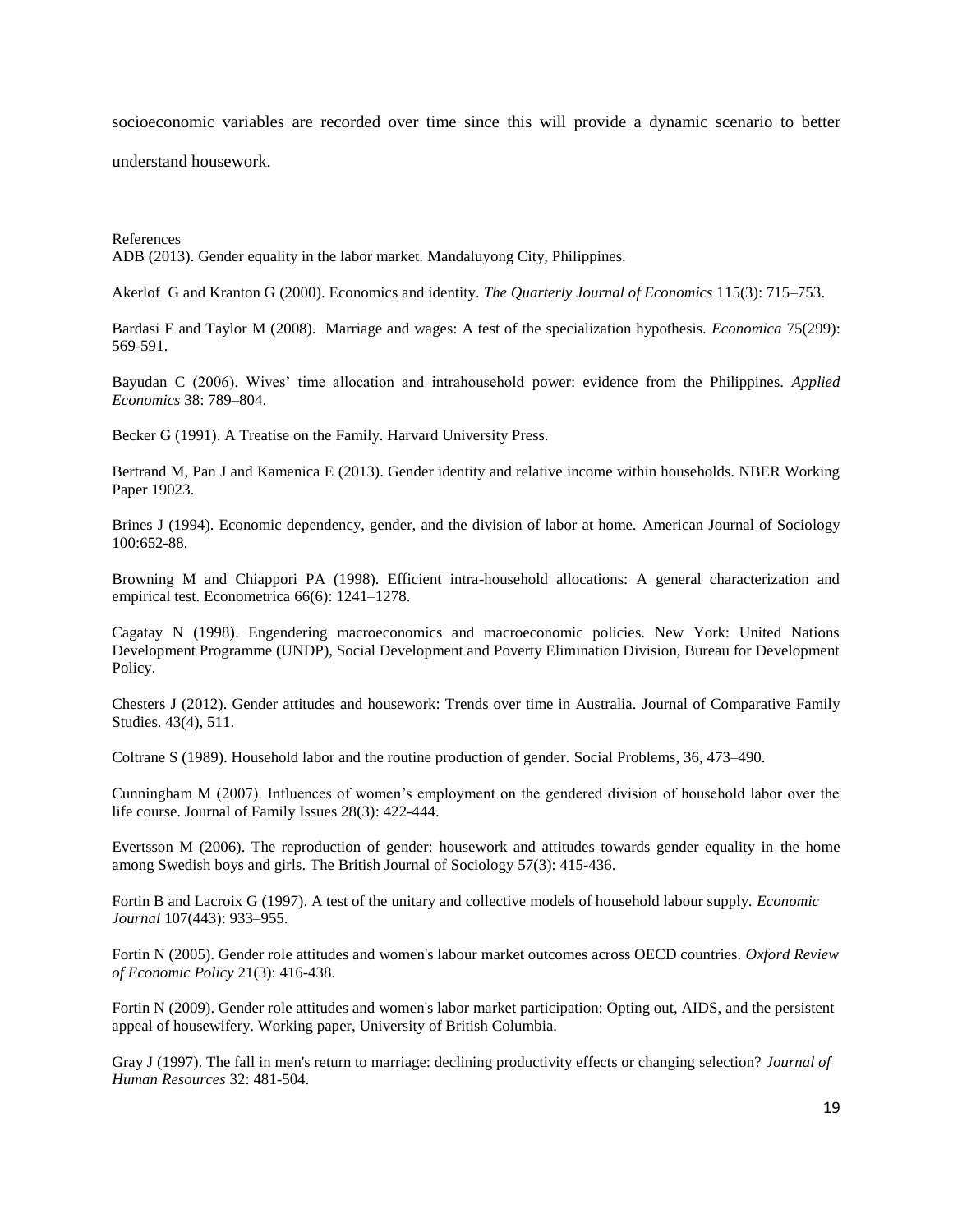Green D and Riddell W (2003). Literacy and earnings: An investigation of the interaction of cognitive and unobserved skills in earnings generation. *Labour Economics* 10: 165-184.

Greenstein T (2000). Economic dependence, gender, and the division of labor in the home: a replication and extension. *Journal of Marriage and the Family* 62: 322-35.

Hamermesh D (2000). Togetherness: Spouses' synchronous leisure and the impact of children. NBER Working Paper W7455.

Halberg D (2003). Synchronous leisure, jointness, and household labor supply. *Labour Economics* 10: 185-202.

Heckman J (1979). Sample selection bias as a specification error. *Econometrica* 47: 153–161.

Heckman J, Stixrud J and Urzua S (2006). The effects of cognitive and noncognitive abilities on labor market outcomes and social behavior. *Journal of Labor Economics* 24(3): 411-482.

Hersch J and Stratton L (1994). Housework, wages, and the division of housework time for employed spouses. *The American Economic Review* 84(2): 120-125.

Hersch J and Stratton L (2000). Household specialization and the male marriage wage premium. *Industrial and Labor Relations Review* 45: 78-94.

Kalenkoski S, Ribar D and Stratton L (2009). The influence of wages on parents' allocation of time to child care and market work in the United Kingdom, *Journal of Population Economics* 22(2): 300-419.

Korenman S and Neumark D (1991). Does marriage really make men more productive? *Journal of Human Resources* 26: 282-307.

Nakosteen R and Zimmer M (1987). Marital status and the earnings of young men: A model with endogenous selection. *Journal of Human Resources* 22: 248-68.

Olivetti C, Patacchini E and Zenou Y (2013). Mothers, friends and gender identity. NBER Working Paper 19610.

Ruhm C (2000). Parental employment and child cognitive development, NBER Working Paper 7666.

Stafford F (1987). Women's work, sibling competition, and children's school performance. *American Economic Review*, 77(5), 972–80.

Stratton L (2012). The role of preferences and opportunity costs in determining the time allocated to housework. American Economic Review 102(3): 606-11.

West C and Zimmerman D (1987). Doing gender. Gender and Society 1: 125-151.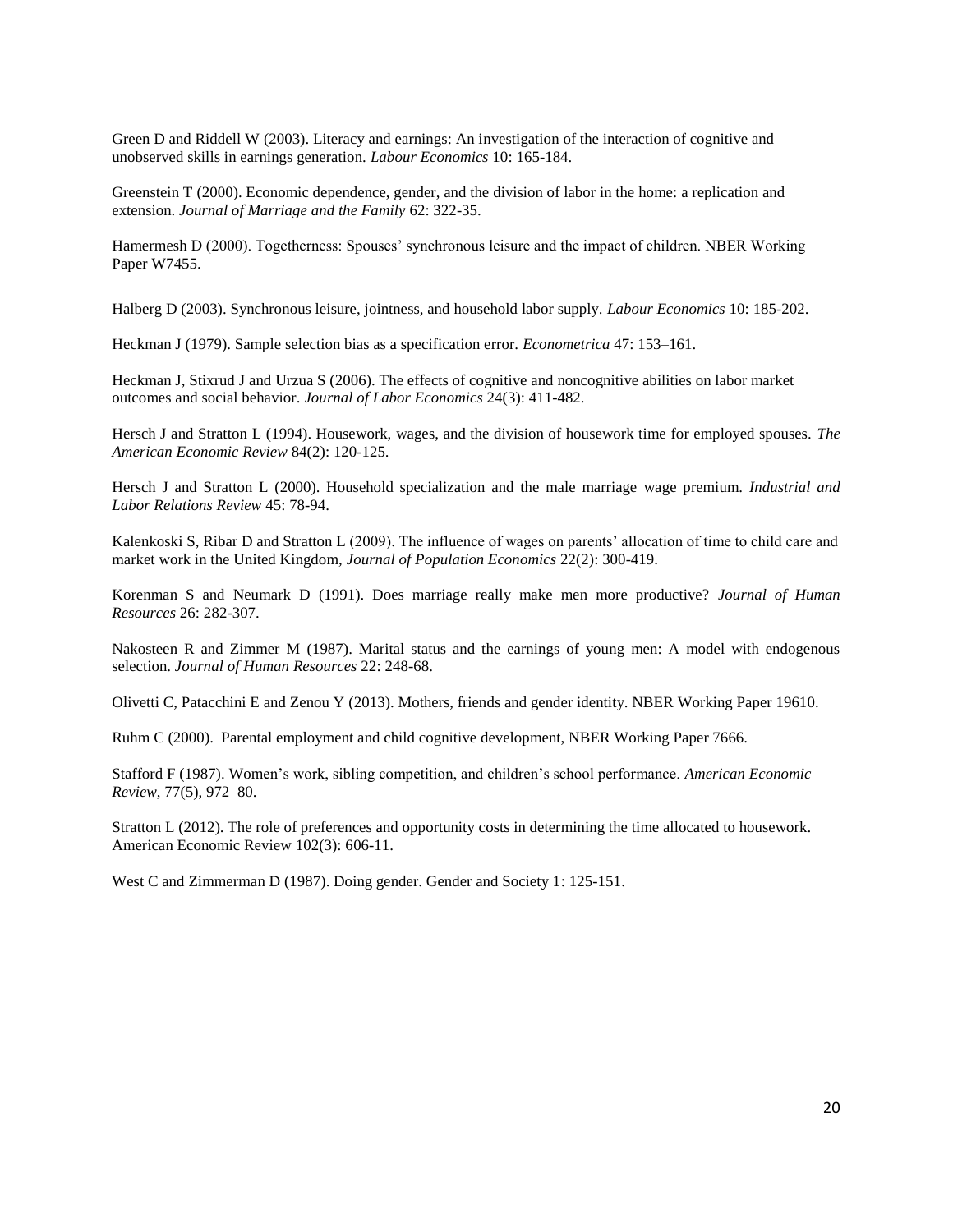Table 1: Comparison of full and selected samples, weighted

|                                                              | Full ISSP sample |          | Research sample |          |  |
|--------------------------------------------------------------|------------------|----------|-----------------|----------|--|
| (Continuous variables) Mean                                  | Male             | Female   | Male            | Female   |  |
| Market work (in hours): respondent                           | 45.03            | 43.83    | 43.49           | 43.15    |  |
| Market work (in hours): spouse                               | 42.23            | 46.77    | 42.07           | 46.01    |  |
| Housework (in hours): respondent                             | 15.41            | 25.74    | 14.46           | 24.18    |  |
| Housework (in hours): spouse                                 | 22.04            | 12.55    | 18.05           | 13.45    |  |
| Wage: respondent                                             | 6537.6           | 5573.9   | 7934.8          | 5336.3   |  |
| Age: respondent                                              | 39.85            | 38.98    | 43.25           | 37.89    |  |
| Family income                                                | 10811.76         | 10577.95 | 14735.84        | 12965.28 |  |
| Number of children aged <= 6 years old                       | 0.65             | 0.8      | 0.67            | 0.85     |  |
| (Categorical variables) percent of total observations        |                  |          |                 |          |  |
| Respondents' attitudes towards work and housework            |                  |          |                 |          |  |
| Men should do larger share of childcare.                     |                  |          |                 |          |  |
| Strongly agree                                               | 0.03             | 0.02     | 0.03            | 0.03     |  |
| Agree                                                        | 0.10             | 0.10     | 0.09            | 0.08     |  |
| Neither                                                      | 0.11             | 0.10     | 0.11            | 0.12     |  |
| Disagree                                                     | 0.21             | 0.24     | 0.20            | 0.26     |  |
| Strongly disagree                                            | 0.05             | 0.04     | 0.06            | 0.02     |  |
| Family life suffers when women work.                         |                  |          |                 |          |  |
| Strongly agree                                               | 0.05             | 0.05     | 0.03            | 0.06     |  |
| Agree                                                        | 0.17             | 0.17     | 0.15            | 0.17     |  |
| Neither                                                      | 0.08             | 0.08     | 0.08            | 0.07     |  |
| Disagree                                                     | 0.16             | 0.17     | 0.19            | 0.20     |  |
| Strongly disagree                                            | 0.04             | 0.03     | 0.03            | 0.03     |  |
| Both husband and wife should contribute to household income. |                  |          |                 |          |  |
| Strongly agree                                               | 0.20             | 0.24     | 0.22            | 0.27     |  |
| Agree                                                        | 0.25             | 0.23     | 0.22            | 0.22     |  |
| Neither                                                      | 0.03             | 0.02     | 0.03            | 0.01     |  |
| Disagree                                                     | 0.02             | 0.01     | 0.02            | 0.01     |  |
| Strongly disagree                                            | 0.00             | 0.00     | 0.00            | 0.00     |  |
| Respondent's personal and work-related attributes            |                  |          |                 |          |  |
| <b>Work status</b>                                           |                  |          |                 |          |  |
| Part-time                                                    | 0.23             | 0.12     | 0.15            | 0.20     |  |
| Full-time                                                    | 0.10             | 0.07     | 0.34            | 0.32     |  |
| Helping family member                                        | 0.01             | 0.01     |                 |          |  |
| Unemployed                                                   | 0.09             | 0.12     |                 |          |  |
| Student                                                      | 0.03             | $0.02\,$ |                 |          |  |
| Retired                                                      | 0.02             | 0.01     |                 |          |  |
| Housewife                                                    | 0.01             | 0.15     |                 |          |  |
| Permanently disabled                                         | 0.00             | $0.00\,$ |                 |          |  |
| Others                                                       | 0.01             | 0.02     |                 |          |  |
| <b>Educational attainment</b>                                |                  |          |                 |          |  |
| No formal qualification                                      | 0.05             | 0.05     | 0.04            | 0.03     |  |
| Lowest formal qualification                                  | 0.07             | 0.09     | 0.09            | 0.07     |  |
| Above lowest qualification                                   | 0.09             | 0.07     | 0.09            | 0.07     |  |
| Higher secondary completed                                   | 0.15             | 0.14     | 0.12            | 0.17     |  |
| Above higher secondary level, below full university          | 0.14             | 0.14     | 0.14            | 0.16     |  |
| University degree completed                                  | $0.00\,$         | 0.01     | $0.01\,$        | 0.01     |  |
|                                                              |                  |          |                 |          |  |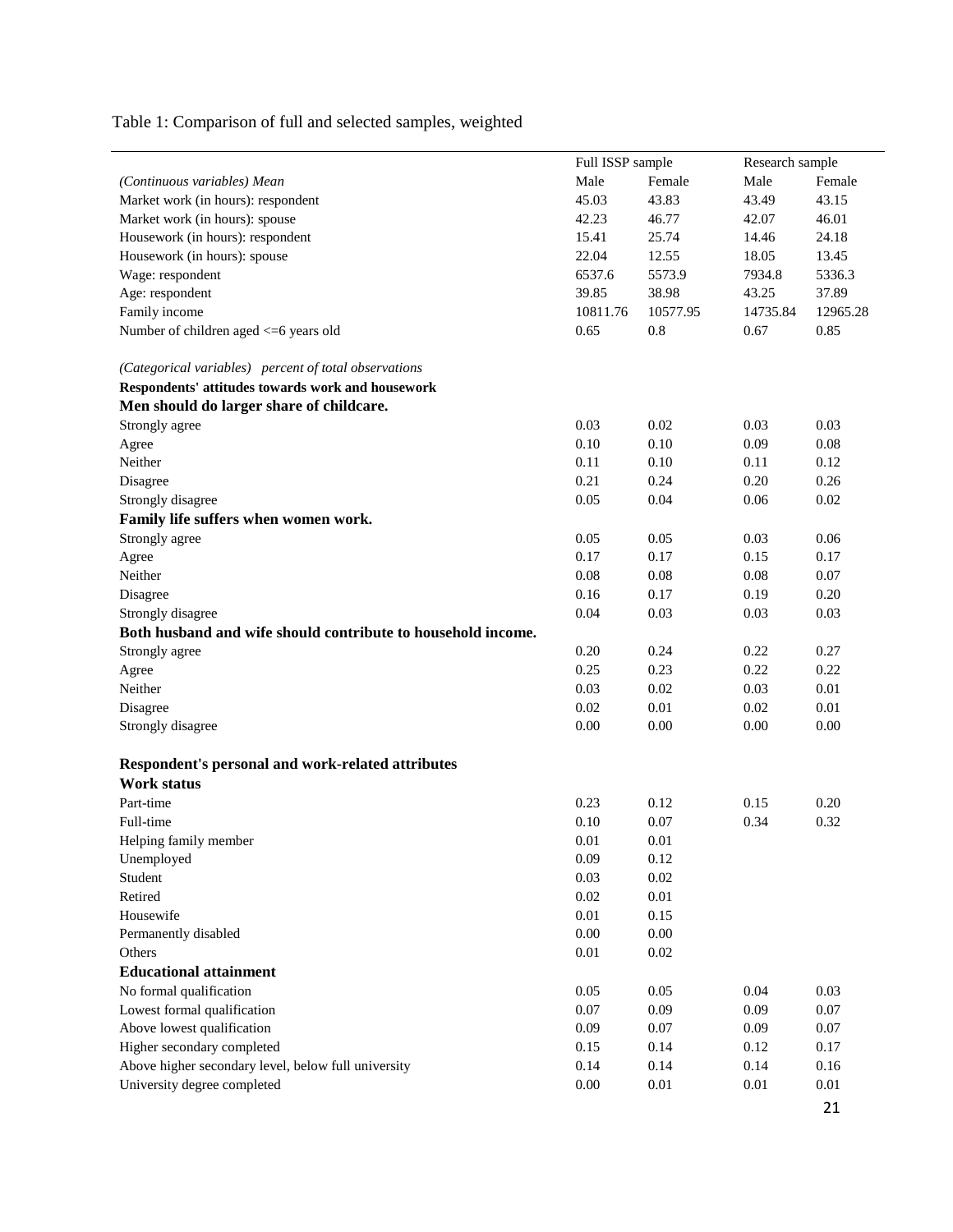| Worked before having children                       |          |          |          |          |
|-----------------------------------------------------|----------|----------|----------|----------|
| Worked full-time                                    | 0.36     | 0.18     | 0.38     | 0.25     |
| Worked part-time                                    | 0.06     | 0.07     | 0.08     | 0.10     |
| Stayed home                                         | 0.04     | 0.28     | 0.03     | 0.17     |
| Worked even when children are of under school age   |          |          |          |          |
| Worked full-time                                    | 0.33     | 0.09     | 0.34     | 0.14     |
| Worked part-time                                    | 0.08     | 0.12     | 0.11     | 0.20     |
| Stayed home                                         | 0.05     | 0.33     | 0.03     | 0.17     |
| <b>Union member</b>                                 |          |          |          |          |
| No                                                  | 0.47     | 0.48     | 0.48     | 0.49     |
| Yes                                                 | 0.03     | 0.02     | $0.01\,$ | 0.01     |
| Supervises people at work                           |          |          |          |          |
| No                                                  | 0.49     | 0.38     | 0.41     | 0.46     |
| Yes                                                 | 0.08     | 0.05     | 0.07     | 0.07     |
| Mother worked when respondent was a child.          |          |          |          |          |
| N <sub>o</sub>                                      | 0.28     | 0.30     | 0.27     | 0.33     |
| Yes                                                 | 0.21     | 0.21     | 0.20     | 0.20     |
|                                                     |          |          |          |          |
| Spouse's personal and work-related attributes       |          |          |          |          |
| Work status                                         |          |          |          |          |
| Part-time                                           | 0.07     | 0.10     | 0.16     | 0.09     |
| Full-time                                           | 0.13     | 0.37     | 0.33     | 0.43     |
| Helping family member                               | 0.00     | 0.00     |          |          |
| Unemployed                                          | 0.08     | 0.03     |          |          |
| Student                                             | 0.00     | 0.00     |          |          |
| Retired                                             | 0.01     | 0.01     |          |          |
| Housewife                                           | 0.15     | 0.00     |          |          |
|                                                     | 0.00     | 0.00     |          |          |
| Permanently disabled<br>Others                      | 0.02     | 0.00     |          |          |
|                                                     |          |          |          |          |
| <b>Educational attainment</b>                       |          |          |          |          |
| No formal qualification                             | 0.05     | 0.05     | 0.04     | 0.03     |
| Lowest formal qualification                         | 0.09     | 0.09     | 0.09     | 0.06     |
| Above lowest qualification                          | 0.06     | 0.07     | 0.05     | 0.07     |
| Higher secondary completed                          | 0.15     | 0.18     | 0.12     | 0.20     |
| Above higher secondary level, below full university | 0.13     | 0.12     | 0.18     | 0.15     |
| University degree completed                         | 0.01     | 0.00     | $0.01\,$ | 0.00     |
|                                                     |          |          |          |          |
| <b>Family origin/Ethnicity</b>                      |          |          |          |          |
| Bicolano                                            | 0.04     | 0.03     | 0.03     | 0.07     |
| Ilocano/Panggalatok                                 | $0.07\,$ | $0.06\,$ | 0.07     | 0.04     |
| Tagalog                                             | 0.16     | 0.16     | 0.14     | 0.15     |
| Ilonggo/Maranaw/Visayan/Waray                       | 0.23     | 0.25     | 0.24     | $0.26\,$ |
| Catholic                                            |          |          |          |          |
| $\rm No$                                            | 0.07     | $0.08\,$ | $0.08\,$ | $0.07\,$ |
| Yes                                                 | 0.43     | 0.42     | 0.41     | 0.44     |
| Urban                                               |          |          |          |          |
| $\rm No$                                            | 0.30     | 0.29     | 0.27     | 0.27     |
| Yes                                                 | $0.20\,$ | 0.21     | $0.21\,$ | 0.24     |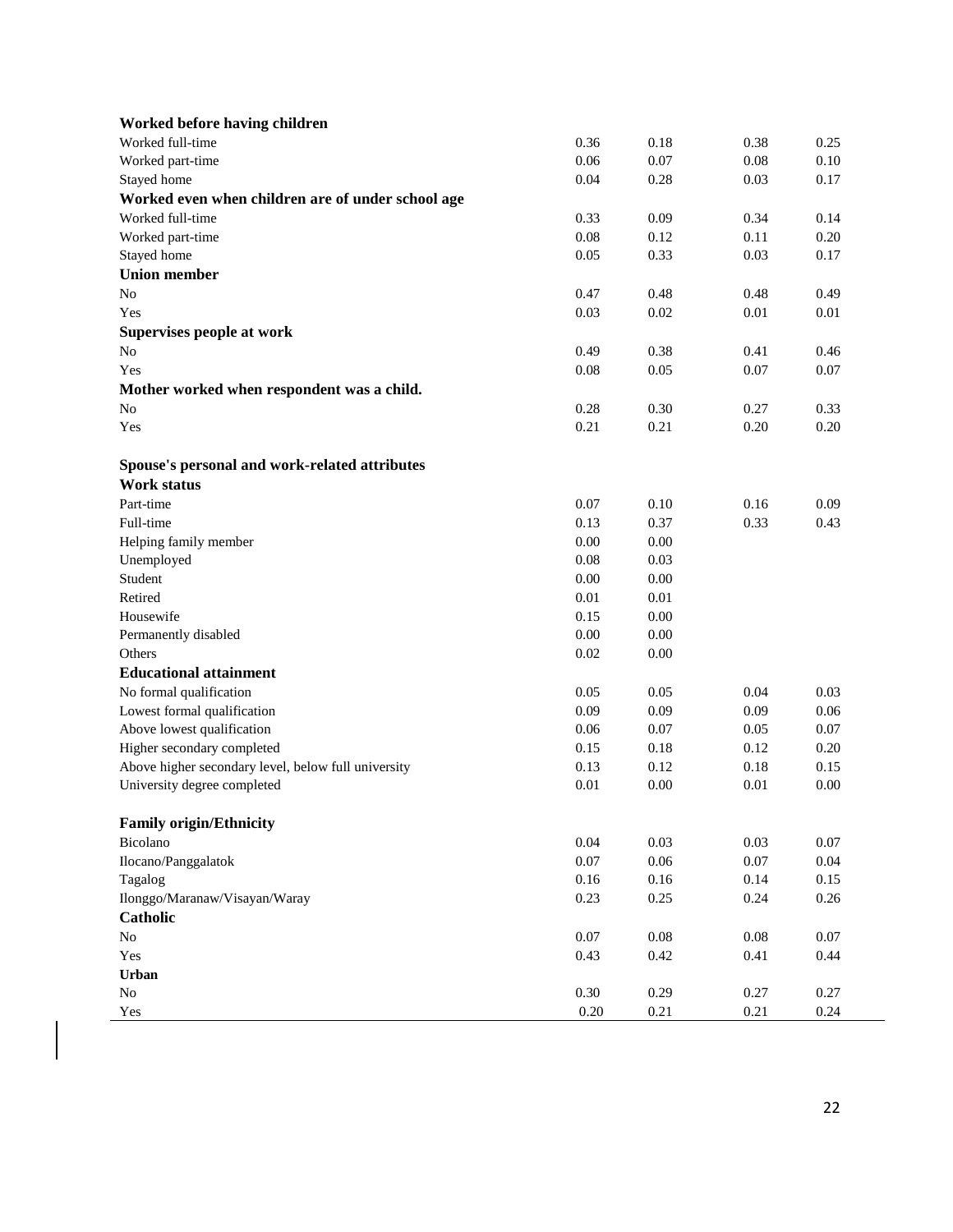#### Table 2: OLS on housework hours against respondent's wage

|                                                                                                                                                                                                                                                  | А          |         |           |          | в          |         |           |          |
|--------------------------------------------------------------------------------------------------------------------------------------------------------------------------------------------------------------------------------------------------|------------|---------|-----------|----------|------------|---------|-----------|----------|
|                                                                                                                                                                                                                                                  | Respondent |         | Spouse    |          | Respondent |         | Spouse    |          |
|                                                                                                                                                                                                                                                  | Male       | Female  | Wife      | Husband  | Male       | Female  | Wife      | Husband  |
| Respondent's wage                                                                                                                                                                                                                                | $-0.07$    | $-0.04$ | $-0.18**$ | $0.18**$ | $-0.11$    | $-0.07$ | $-0.16**$ | $0.18**$ |
|                                                                                                                                                                                                                                                  | (0.12)     | (0.08)  | (0.08)    | (0.09)   | (0.11)     | (0.08)  | (0.07)    | (0.08)   |
| $R^2$                                                                                                                                                                                                                                            | 0.18       | 0.25    | 0.25      | 0.18     | 0.11       | 0.10    | 0.17      | 0.12     |
| Population size<br>$T^*$ $T^*$ $T^*$ $T^*$ $T^*$ $T^*$ $T^*$ $T^*$ $T^*$ $T^*$ $T^*$ $T^*$ $T^*$ $T^*$ $T^*$ $T^*$ $T^*$ $T^*$ $T^*$ $T^*$ $T^*$ $T^*$ $T^*$ $T^*$ $T^*$ $T^*$ $T^*$ $T^*$ $T^*$ $T^*$ $T^*$ $T^*$ $T^*$ $T^*$ $T^*$ $T^*$ $T^*$ | 5064       | 5481    | 4902      | 5218     | 5123       | 5504    | 4961      | 5241     |

Figures in the parentheses are standard errors. \*\*\*/\*\*/\* indicate significance at 1/5/10 percent level.

Column A uses as explanatory variables the respondent's age and its square, dummies for the educational attainment and a parttime work indicator, urban indicator.

Column B uses the explanatory variables in column A plus indicators for ethnicity and religion and the number of children up to 6 years old.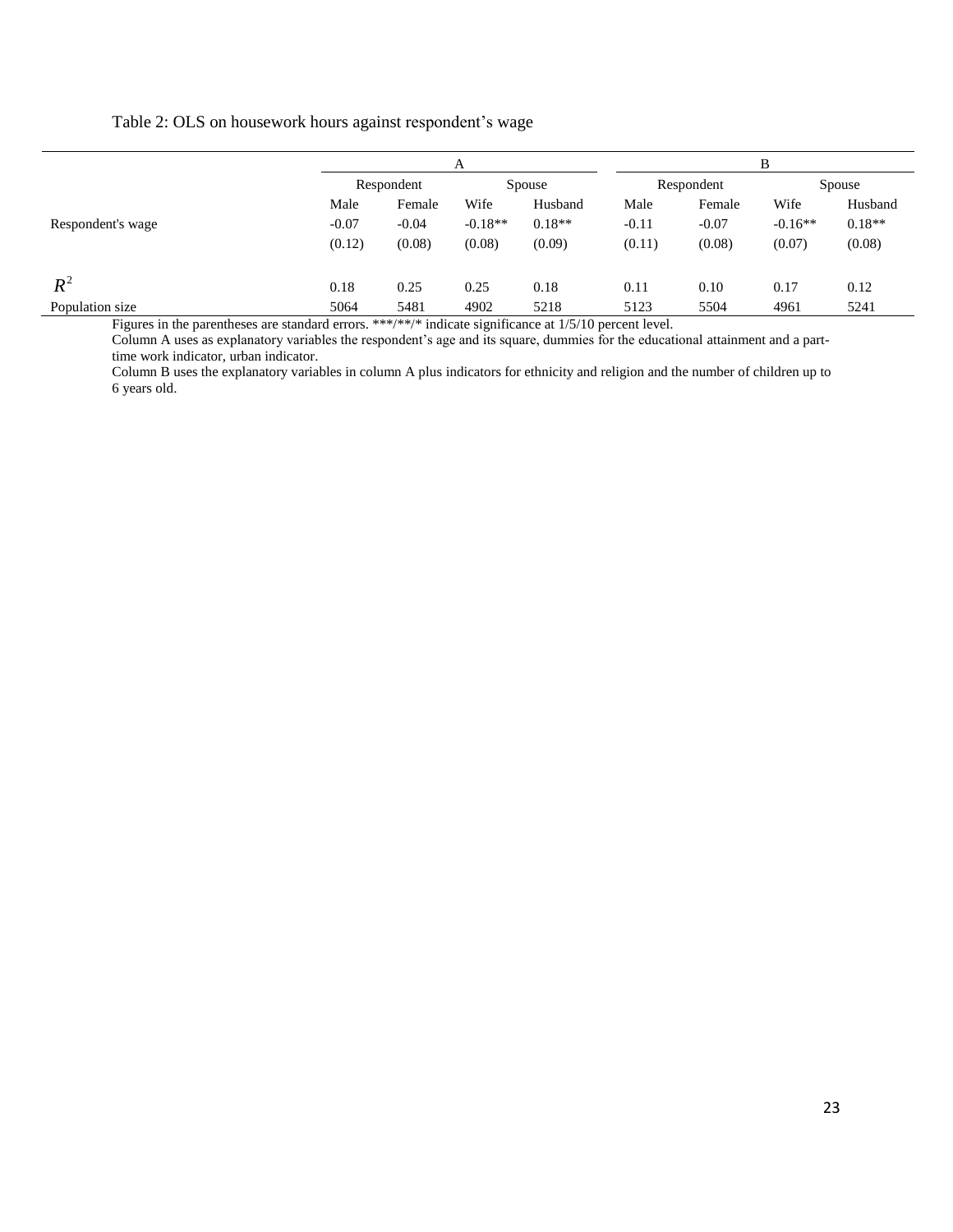Table 3: Dependent variable: respondent and spouse's housework hours, estimates using IV

Ĭ.

|                                              | Without respondent's attitudes |              |            |           | With respondent's attitudes |               |            |            |  |
|----------------------------------------------|--------------------------------|--------------|------------|-----------|-----------------------------|---------------|------------|------------|--|
|                                              | Respondent                     |              |            | Spouse    |                             | Respondent    |            | Spouse     |  |
|                                              | A                              | $\, {\bf B}$ | ${\bf C}$  | ${\rm D}$ | A1                          | $\mathbf{B}1$ | C1         | D1         |  |
|                                              | Male                           | Female       | Wife       | Husband   | Male                        | Female        | Wife       | Husband    |  |
| Respondent's wage                            | $-0.09$                        | $-0.1$       | $-0.37***$ | 0.18      | $-0.1$                      | $-0.05$       | $-0.31***$ | 0.15       |  |
|                                              | (0.13)                         | (0.14)       | (0.12)     | (0.22)    | (0.13)                      | (0.15)        | (0.10)     | (0.22)     |  |
| Number of children up to 6 years old $(0-5)$ | 0.07                           | 0.02         | 0.01       | $-0.01$   | 0.08                        | $0.01\,$      | 0.02       | $-0.01$    |  |
|                                              | (0.10)                         | (0.06)       | (0.08)     | (0.09)    | (0.10)                      | (0.06)        | (0.07)     | (0.09)     |  |
| Respondent's age                             | $-0.01$                        | $-0.03$      | $-0.04$    | $-0.04$   | $-0.07$                     | $-0.01$       | $-0.06*$   | $-0.03$    |  |
|                                              | (0.05)                         | (0.04)       | (0.04)     | (0.04)    | (0.06)                      | (0.04)        | (0.04)     | (0.05)     |  |
| Respondent's age^2                           | 0.00                           | 0.00         | $0.00*$    | 0.00      | 0.00                        | 0.00          | $0.00**$   | 0.00       |  |
|                                              | $0.00\,$                       | 0.00         | 0.00       | 0.00      | 0.00                        | 0.00          | 0.00       | 0.00       |  |
| <b>Family Origin</b>                         |                                |              |            |           |                             |               |            |            |  |
| Ilocano/Panggalatok                          | $-1.54***$                     | $-1.49***$   | $-1.05***$ | $-1.33**$ | $-1.47**$                   | $-1.42***$    | $-1.23***$ | $-1.46***$ |  |
|                                              | (0.57)                         | (0.41)       | (0.38)     | (0.55)    | (0.58)                      | (0.43)        | (0.39)     | (0.53)     |  |
| Tagalog                                      | $-0.75**$                      | $-0.52***$   | 0.07       | $-0.58**$ | $-0.70**$                   | $-0.46**$     | $-0.09$    | $-0.60**$  |  |
|                                              | (0.31)                         | (0.18)       | (0.28)     | (0.29)    | (0.33)                      | (0.18)        | (0.31)     | (0.28)     |  |
| Ilonggo/Maranaw/Tausug/Visayan/Waray         | $-1.18***$                     | $-0.61***$   | $-0.21$    | $-0.51*$  | $-1.16***$                  | $-0.55***$    | $-0.37$    | $-0.57**$  |  |
|                                              | (0.32)                         | (0.17)       | (0.29)     | (0.26)    | (0.35)                      | (0.18)        | (0.31)     | (0.25)     |  |
| Catholic                                     | $-0.17$                        | 0.19         | 0.06       | 0.22      | $-0.19$                     | 0.14          | 0.03       | 0.19       |  |
|                                              | (0.22)                         | (0.25)       | (0.22)     | (0.20)    | (0.22)                      | (0.25)        | (0.20)     | (0.19)     |  |
| Urban                                        | $0.1\,$                        | 0.01         | $-0.26*$   | $-0.11$   | 0.11                        | 0.03          | $-0.23*$   | $-0.12$    |  |
|                                              | (0.21)                         | (0.13)       | (0.13)     | (0.16)    | (0.22)                      | (0.13)        | (0.12)     | (0.16)     |  |
| <b>Respondent's attitudes</b>                |                                |              |            |           |                             |               |            |            |  |
| Men should do larger share of childcare      |                                |              |            |           | $-0.16$                     | $0.41**$      | $-0.37**$  | 0.18       |  |
|                                              |                                |              |            |           | (0.22)                      | (0.17)        | (0.16)     | (0.20)     |  |
| Working woman: family life suffers           |                                |              |            |           | $0.43**$                    | $-0.27**$     | $0.43***$  | $-0.40***$ |  |
|                                              |                                |              |            |           | (0.19)                      | (0.12)        | (0.14)     | (0.15)     |  |
| Both should contribute to hh income          |                                |              |            |           | 0.29                        | 0.42          | $-0.09$    | 0.09       |  |
|                                              |                                |              |            |           | (0.37)                      | (0.41)        | (0.22)     | (0.42)     |  |
| Population size                              | 4204                           | 4664         | 4043       | 4497      | 4204                        | 4664          | 4043       | 4497       |  |
| Test for relevance of the instrument         |                                |              |            |           |                             |               |            |            |  |
| Minimum eigenvalue statistic                 | 26.89                          | 10.68        | 27.46      | 6.03      | 26.21                       | 9.88          | 26.53      | 5.75       |  |
| LIML size of nominal 10% Wald test           | 8.68                           | 8.68         | 8.68       | 8.68      | 8.68                        | 8.68          | 8.68       | 8.68       |  |
| <b>Overidentification test</b>               |                                |              |            |           |                             |               |            |            |  |
| Anderson-Rubin Chi squared                   | 0.67                           | 0.02         | 1.07       | 0.28      | 0.65                        | 0.00          | 1.77       | 0.25       |  |
| p-value                                      | 0.41                           | 0.89         | 0.30       | 0.60      | 0.42                        | 0.50          | 0.18       | 0.62       |  |
| Basmann F                                    | 0.57                           | $0.02\,$     | 0.90       | 0.24      | 0.54                        | 0.00          | 1.45       | 0.21       |  |
| p-value                                      | 0.45                           | 0.90         | 0.34       | 0.62      | 0.47                        | 0.60          | 0.23       | 0.65       |  |

Figures in the parentheses are standard errors. \*\*\*/\*\*/\*indicate significance at 1/510 percent level.

Wage is instrumented by the mothers' labor market participation history and is corrected for sample selection bias by including IMR. Estimated using the instrumental variables estimator for survey data in Stata.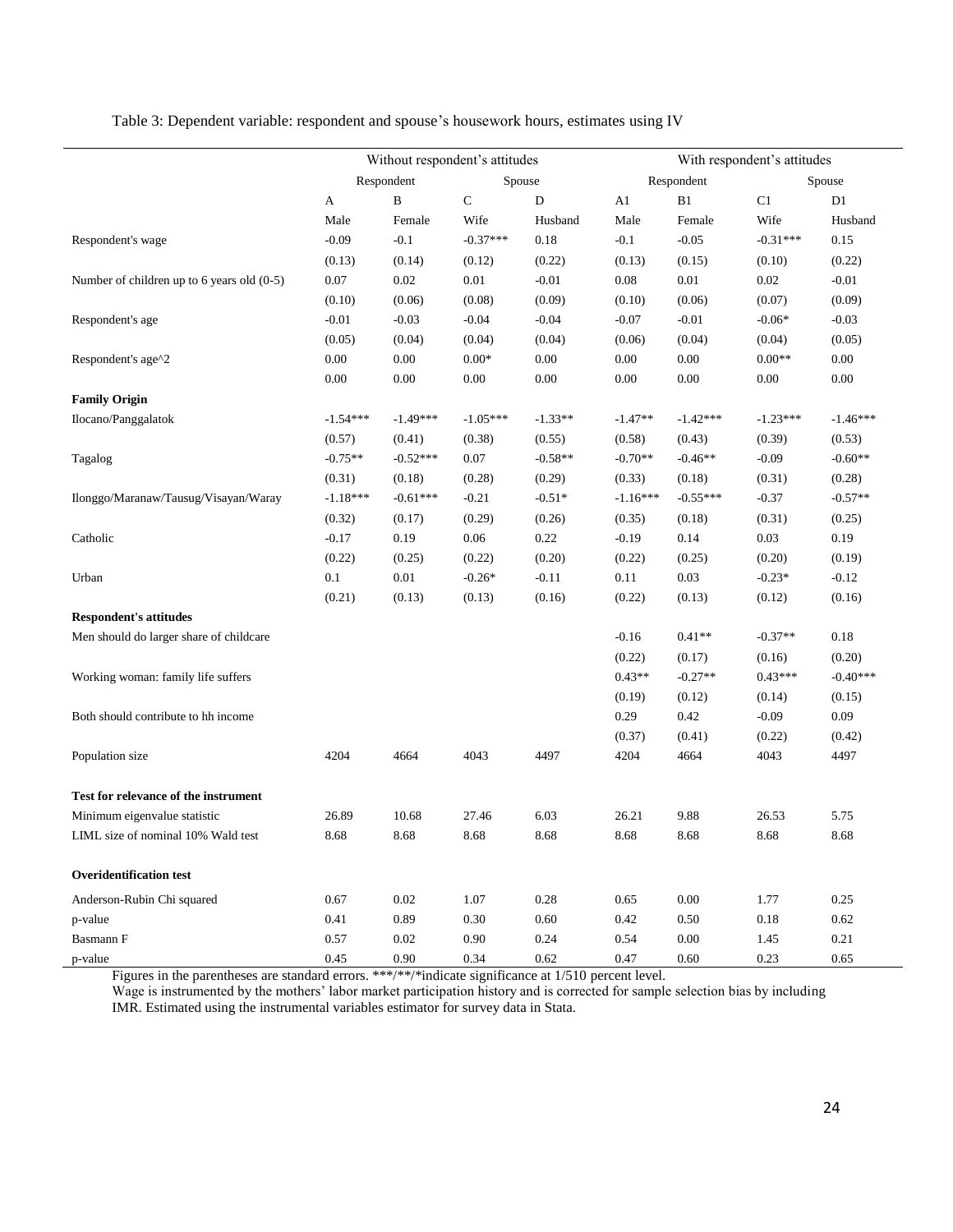|                                            | Α          | B          | C          | D          |
|--------------------------------------------|------------|------------|------------|------------|
| Respondent's wage                          | $-0.31***$ | $-0.29***$ | $-0.30***$ | $-0.37***$ |
|                                            | (0.10)     | (0.10)     | (0.10)     | (0.12)     |
| Number of children up to 6 years old (0-5) | 0.02       | $-0.01$    |            | 0.01       |
|                                            | (0.07)     | (0.09)     |            | (0.08)     |
| Respondent's age                           | $-0.06*$   | $-0.10***$ | $-0.07*$   | $-0.04$    |
|                                            | (0.04)     | (0.04)     | (0.04)     | (0.04)     |
| Respondent's age^2                         | $0.00**$   | $0.00***$  | $0.00**$   | $0.00*$    |
|                                            | 0.00       | 0.00       | 0.00       | 0.00       |
| <b>Family Origin</b>                       |            |            |            |            |
| Ilocano/Panggalatok                        | $-1.23***$ |            | $-1.23***$ | $-1.05***$ |
|                                            | (0.39)     |            | (0.40)     | (0.38)     |
| Tagalog                                    | $-0.09$    |            | $-0.09$    | 0.07       |
|                                            | (0.31)     |            | (0.31)     | (0.28)     |
| Ilonggo/Maranaw/Tausug/Visayan/Waray       | $-0.37$    |            | $-0.36$    | $-0.21$    |
|                                            | (0.31)     |            | (0.31)     | (0.29)     |
| Catholic                                   | 0.03       |            | 0.03       | 0.06       |
|                                            | (0.20)     |            | (0.20)     | (0.22)     |
| Urban                                      | $-0.23*$   | $-0.2$     | $-0.23*$   | $-0.26*$   |
|                                            | (0.12)     | (0.15)     | (0.12)     | (0.13)     |
| <b>Respondent's attitudes</b>              |            |            |            |            |
| Men should do larger share of childcare    | $-0.37**$  | $-0.21$    | $-0.36**$  |            |
|                                            | (0.16)     | (0.17)     | (0.16)     |            |
| Working woman: family life suffers         | $0.43***$  | $0.47***$  | $0.42***$  |            |
|                                            | (0.14)     | (0.17)     | (0.14)     |            |
| Both should contribute to hh income        | $-0.09$    | $-0.09$    | $-0.1$     |            |
|                                            | (0.22)     | (0.23)     | (0.21)     |            |
| Population Size                            | 4043       | 4078       | 4043       | 4043       |
| Test for relevance of the instrument       |            |            |            |            |
| Minimum eigenvalue statistic               | 26.53      | 32.12      | 27.49      | 27.46      |
| LIML size of nominal 10 percent Wald test  | 8.68       | 8.68       | 8.68       | 8.68       |
| Overidentification test                    |            |            |            |            |
| Anderson-Rubin Chi squared                 | 1.77       | 1.20       | 1.74       | 1.07       |
| p-value                                    | 0.18       | 0.27       | 0.19       | 0.30       |
| Basmann F                                  | 1.45       | 1.02       | 1.44       | 0.90       |
| p-value                                    | 0.23       | 0.31       | 0.23       | 0.34       |

Table 4: Dependent variable: Wife's housework hours, estimates using IV, various specifications

Figures in the parentheses are standard errors. \*\*\*/\*\*/\* indicate significance at 1/5/10 percent level.

Specification A: Full set of explanatory variables include the respondent's age and its square, dummies for the educational attainment and a part-time work indicator of respondent and spouse, urban indicator, the number of children below 6 years old, ethnicity, religion and attitude indicators.

Specification B: excludes the number of children below 6 years old.

Specification C: excludes ethnicity and religion.

Specification D: excludes attitudes.

Wage is instrumented by the mothers' labor market participation history and is corrected for sample selection bias by including IMR. Estimated using the instrumental variables estimator for survey data in Stata.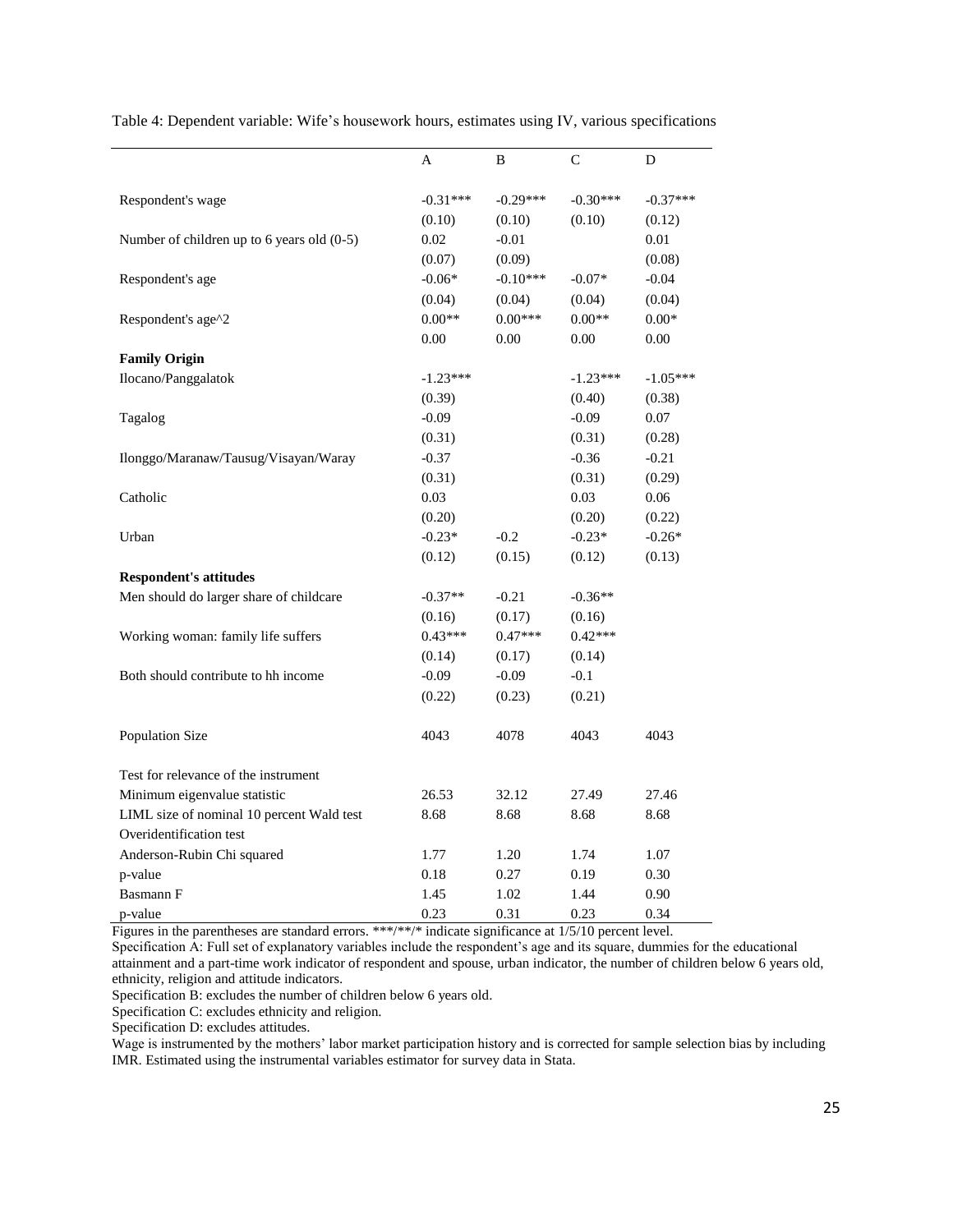|                                         | Male respondent |            |            | Female respondent |            |         |            |          |
|-----------------------------------------|-----------------|------------|------------|-------------------|------------|---------|------------|----------|
|                                         | Respondent      | Wife       | Respondent | Wife              | Respondent | Husband | Respondent | Husband  |
| Respondent's wage                       | $-0.14*$        | $-0.38***$ | $-0.20**$  | $-0.49***$        | $-0.14$    | 0.2     | $-0.07$    | $0.26**$ |
|                                         | (0.08)          | (0.09)     | (0.09)     | (0.11)            | (0.12)     | (0.14)  | (0.11)     | (0.13)   |
| <b>Respondent's attitudes</b>           |                 |            |            |                   |            |         |            |          |
| Men should do larger share of childcare |                 |            | $-0.13$    | $-0.33**$         |            |         | $0.53***$  | $0.36**$ |
|                                         |                 |            | (0.17)     | (0.14)            |            |         | (0.10)     | (0.16)   |
| Working woman: family life suffers      |                 |            | $0.33**$   | $0.39***$         |            |         | $-0.20**$  | $-0.2$   |
|                                         |                 |            | (0.16)     | (0.12)            |            |         | (0.09)     | (0.13)   |
| Both should contribute to hh income     |                 |            | 0.37       | 0.23              |            |         | $0.35**$   | 0.25     |
|                                         |                 |            | (0.28)     | (0.16)            |            |         | (0.15)     | (0.29)   |
| /atanhrho 12                            | $0.47***$       |            | $0.72***$  |                   | $0.51**$   |         | $0.67***$  |          |
| /atanhrho 13                            | 0.10            |            | 0.23       |                   | 0.17       |         | 0.23       |          |
| /atanhrho 23                            | $0.52**$        |            | 0.01       |                   | $0.66***$  |         | $-0.02$    |          |
| Population Size                         | 5130            |            | 5130       |                   | 5504       |         | 5504       |          |

Table 5: Estimates from the simultaneous estimations of respondent's housework hours, spouse's housework hours and wage

Figures in the parentheses are standard errors. \*\*\*/\*\*/\*indicate significance at  $1/5/10$  percent level.

Full set of explanatory variables include the respondent's age and its square, dummies for the educational attainment and a parttime work indicator of respondent and spouse, urban indicator, the number of children below 6 years old, ethnicity and religion. Wage is instrumented by the mothers' labor market participation history and is corrected for sample selection bias by including IMR. Estimated using the conditional mixed process for survey data in Stata.